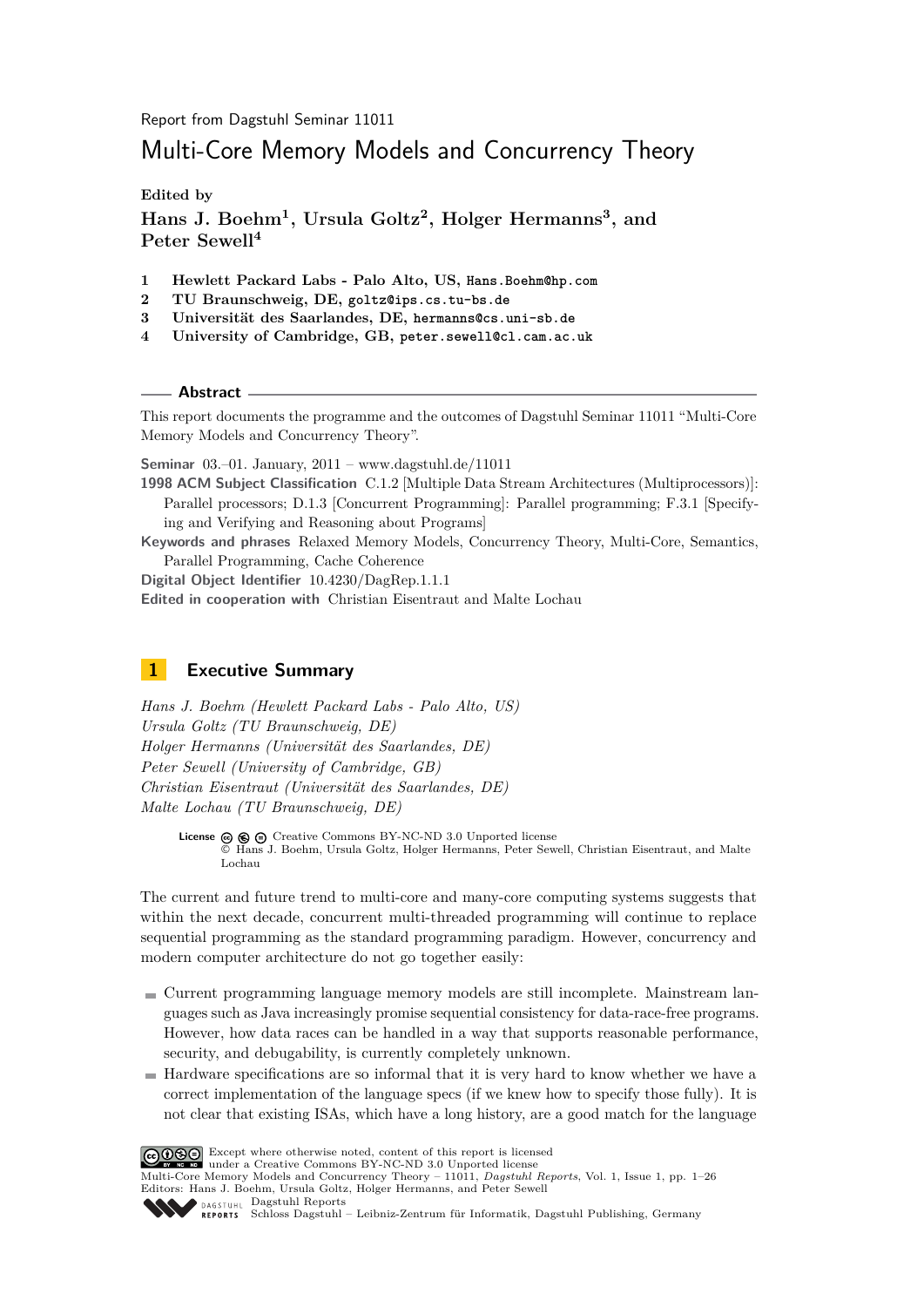semantics we are developing. There is an argument that this misalignment continues to encourage languages to support complex low-level constructs.

- The concurrent algorithms that are now being developed, and which are key to exploiting multiprocessors (via high-performance operating systems, hypervisor kernels, and concurrency libraries), are very subtle, so informal reasoning cannot give high confidence in their correctness.
- While there is a rich literature on concurrency theory, and extensive prior work on software verification for concurrency software (including process calculi, model-checking, temporal logics, rely-guarantee reasoning, and separation logic), almost all of it assumes a global notion of time, unrealistic though that is for these systems and algorithms.

Concurrency theory has a long tradition in investigating the foundational principles of concurrent computation, devoted to parallelism and causality of operations. It has created a wealth of models and notions readily applicable in this semantic challenge. Recent developments in the research communities of programming languages and concurrency theory, respectively, indeed show a growing trend towards cross-fertilization.

This seminar has fostered cross-fertilization of different expertises that will help to develop novel practical and, at the same time, theoretically sound paradigms for multi-core programming. It brought together concurrency theorists, memory model experts, computer systems architects, compiler experts, and formal verification researchers. The aim of the seminar was to adress in particular:

- 1. Survey of problem domain: state of the practice in multi-core-programming and state of the art in memory consistency models.
- 2. Application of concurrency theory approaches to reveal underlying concepts of parallelism, reordering, causality, and consistency.
- 3. Cross-fertilization across formal approaches to memory consistency models and semantics of multithreaded programming.
- 4. Attack points for formal analysis and computer aided programmer support.

Many of the questions that stood at the outset of this seminar have not been conclusively answered, thus yielding many potentials for further investigation. However, what makes this seminar uniquely successful is that it initiated a vivid exchange between a multitude of different scientific and industrial communities. During the seminar, it became clear that the current and future challenges of multi-core programming and memory models design in software and hardware can only be solved if the communities continue to exchange ideas and will learn from each other.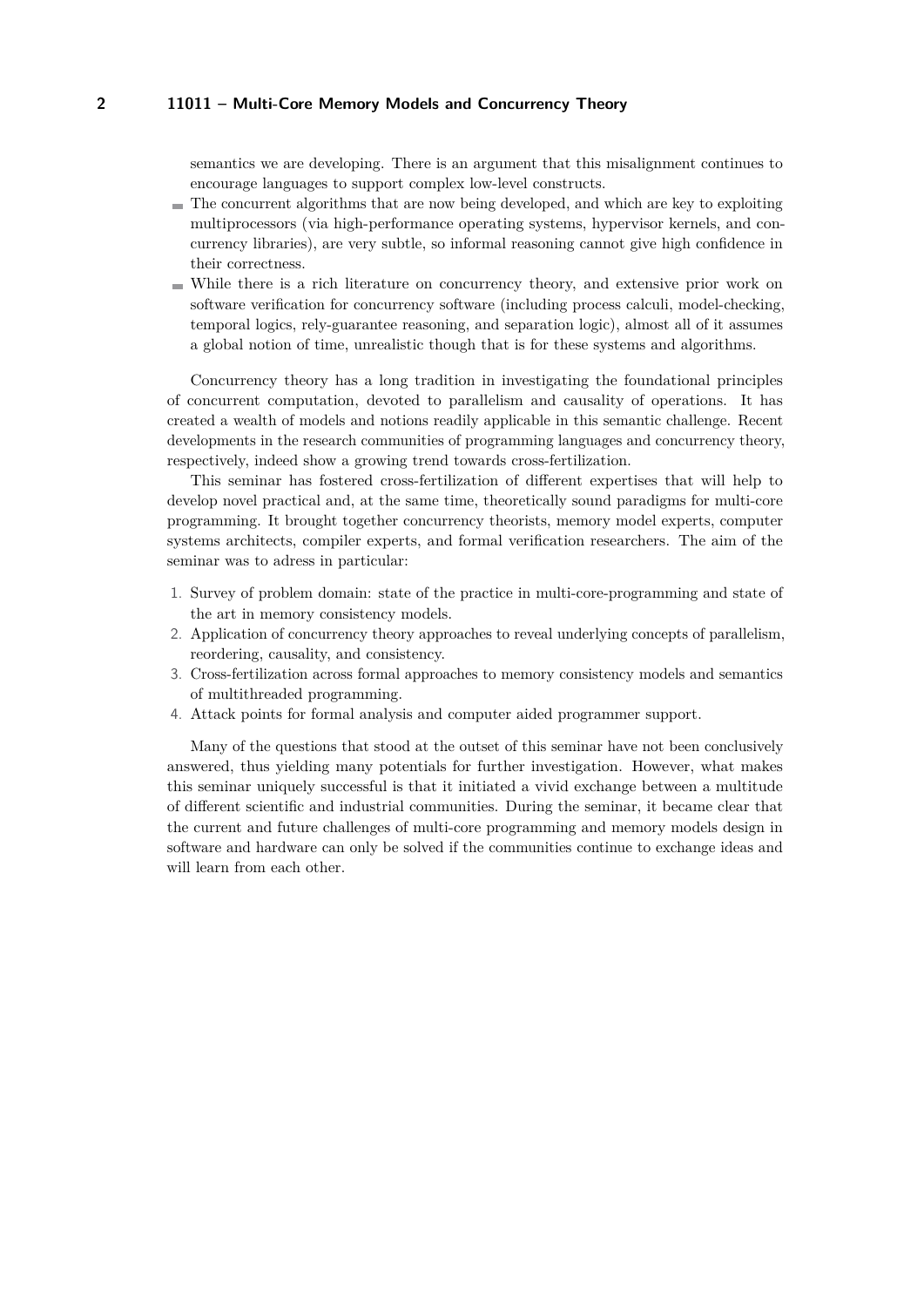# **Schedule**

| Monday                                                                           |
|----------------------------------------------------------------------------------|
| Evening Session                                                                  |
| 19:00 Welcome                                                                    |
| 19:30-20:30 5 min intro talks                                                    |
| Tuesday                                                                          |
| <i>Morning session</i>                                                           |
| 9:00 HANS BOEHM – Memory Models for Threads in Mainstream Programming Languages  |
| 10:40 Coffee Break                                                               |
| $11:00$ more 5 min intro talks                                                   |
| 11:30 SCOTT OWENS $- x86 - TSO$                                                  |
| $12:15$ Lunch                                                                    |
| 14:00 rest of 5 min intro talks                                                  |
| 15:00 MILO MARTIN – InvisiFence: Performance-Transparent Memory Ordering in Con- |
| ventional Multiprocessors                                                        |
| 15:40 Coffee Break                                                               |
| <b>16:30</b> DOUG LEA – <i>Some Weak Idioms</i>                                  |
| <b>17:15</b> MARK HILL – Calvin: Deterministic or Not? Free Will to Choose       |
| 17:30 VIJAY SARASWAT – $RAO$ Memory Model                                        |

#### **Wednesday**

*Morning session (chair: Rob van Glabbeek)*

**9:00** Gerard Boudol – *[Why is True Concurrency Theory \(Possibly\) Relevant to the Study](#page-9-0) [of Relaxed Memory Models](#page-9-0)*

**9:45** Sarita Adve – *[Rethinking Parallel Languages and Hardware for Disciplined Parallelism](#page-6-0)* **10.30** Coffee Break

**11:15** Heike Wehrheim – *[Verifying Linearisability of a Lazy Concurrent Set](#page-21-0)*

**11:35** Maged Michael – *[Memory Ordering Tradeoffs](#page-17-0)*

**11:55** Alexey Gotsman – *[Modular Verification of Preemptive OS Kernels](#page-12-0)*

**12:15** Lunch

**14:00** Hike

*Afternoon session (chair: Hans Boehm)*

**15:30** Coffee Break

**16:00** Susmit Sarkar – *[Understanding POWER Multiprocessors](#page-20-1)*

**16:45** Madan Musuvathi – *[A Case for a SC-Preserving Compiler](#page-18-1)*

**17:05** Luis Ceze – *[A Case for Concurrency Exceptions](#page-10-0)*

**18:00** Dinner

*Evening session*

**19:30** Arvind – *[Commit-Reconcile and Fences \(CRF\): A Memory Model for Compiler](#page-7-0) [Writers and Architects](#page-7-0)*

**20:15** Brandon Lucia – *[Detecting, Avoiding and Understanding Errors in Concurrent](#page-15-0) [Programs](#page-15-0)*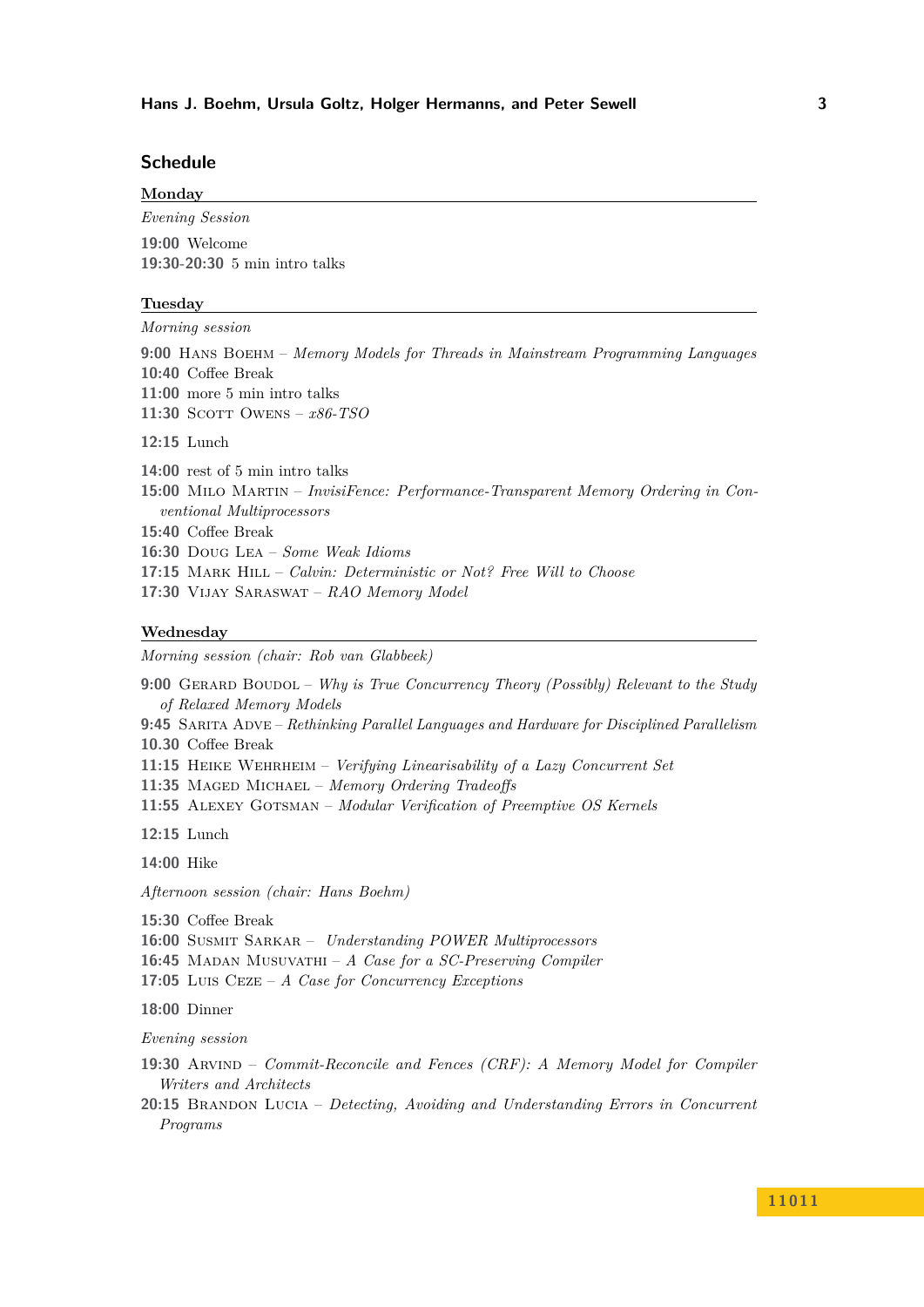| Thursday                                                                                                                                                                                                                                                                                                                                                                                                                               |
|----------------------------------------------------------------------------------------------------------------------------------------------------------------------------------------------------------------------------------------------------------------------------------------------------------------------------------------------------------------------------------------------------------------------------------------|
| Morning session (chair: Doug Lea)                                                                                                                                                                                                                                                                                                                                                                                                      |
| 9:00 MARK BATTY – Mathematizing $C++$ Concurrency<br>9:45 JAMES RIELY - Generative Operational Semantics for Relaxed Memory Models<br>10:10 ANDREAS LOCHBIHLER - A Unified Machine-Checked Model for Multithreaded Java<br>10:30 Coffee Break<br>11:15 STEPHAN DIESTELHORST – Extending the AMD64 Memory Model with an Advanced<br>Synchronization Facility<br>11:55 ERIK HAGERSTEN – Selling Your Memory Model Ideas to HW Architects |
| $12:15$ Lunch                                                                                                                                                                                                                                                                                                                                                                                                                          |
| Afternoon session<br>14:00 JAROSLAV SEVCIK - Validity of Program Transformations (in the Java Memory                                                                                                                                                                                                                                                                                                                                   |
| <i>Model</i> )<br>14:45 MICHAEL KUPERSTEIN - Partial Coherence Abstractions<br>15:05 LAURA EFFINGER-DEAN - Simpler Reasoning About Variables in Multithreadea<br>Programs                                                                                                                                                                                                                                                              |
| 15:30 Coffee Break<br>16:15 PAUL MCKENNEY - Multi-Core Memory Models and Concurrency Theory: A View<br>from the Linux Community                                                                                                                                                                                                                                                                                                        |
| 16:40 JADE ALGLAVE - Fences in Weak Memory Models<br>17:00 SELA MADOR-HAIM – Generating Litmus Tests for Contrasting Memory Consistency<br>Models                                                                                                                                                                                                                                                                                      |
| 17:20 SEBASTIAN BURCKHARDT – Concurrent Revisions: A Strong Alternative to SC                                                                                                                                                                                                                                                                                                                                                          |
| <b>18:00 Dinner</b>                                                                                                                                                                                                                                                                                                                                                                                                                    |
| Evening session                                                                                                                                                                                                                                                                                                                                                                                                                        |
| 19:30 SAMUEL MIDKIFF - Compilers and Memory Models - Selected Topics                                                                                                                                                                                                                                                                                                                                                                   |

# **Friday**

*Morning session*

- **9:00** Lisa Higham *[Specifying Memory Consistency Models for Write-Buffer Multipro](#page-13-1)[cessors and Proving Them Correct](#page-13-1)*
- **9:20** Gustavo Petri *[Speculation for Relaxed Memory: Using "True Concurrency"](#page-19-1)* **9:40** Sibylle Froeschle – *[True-Concurrency: Foundational Concepts](#page-12-2)*
- 10:00 RICHARD BORNAT AND MIKE DODDS *Program Logics: We have come a Long Way*, *[Baby](#page-8-2)*
- **10:20** Coffee Break
- **11:00** Open Problem session
- **12:15** Lunch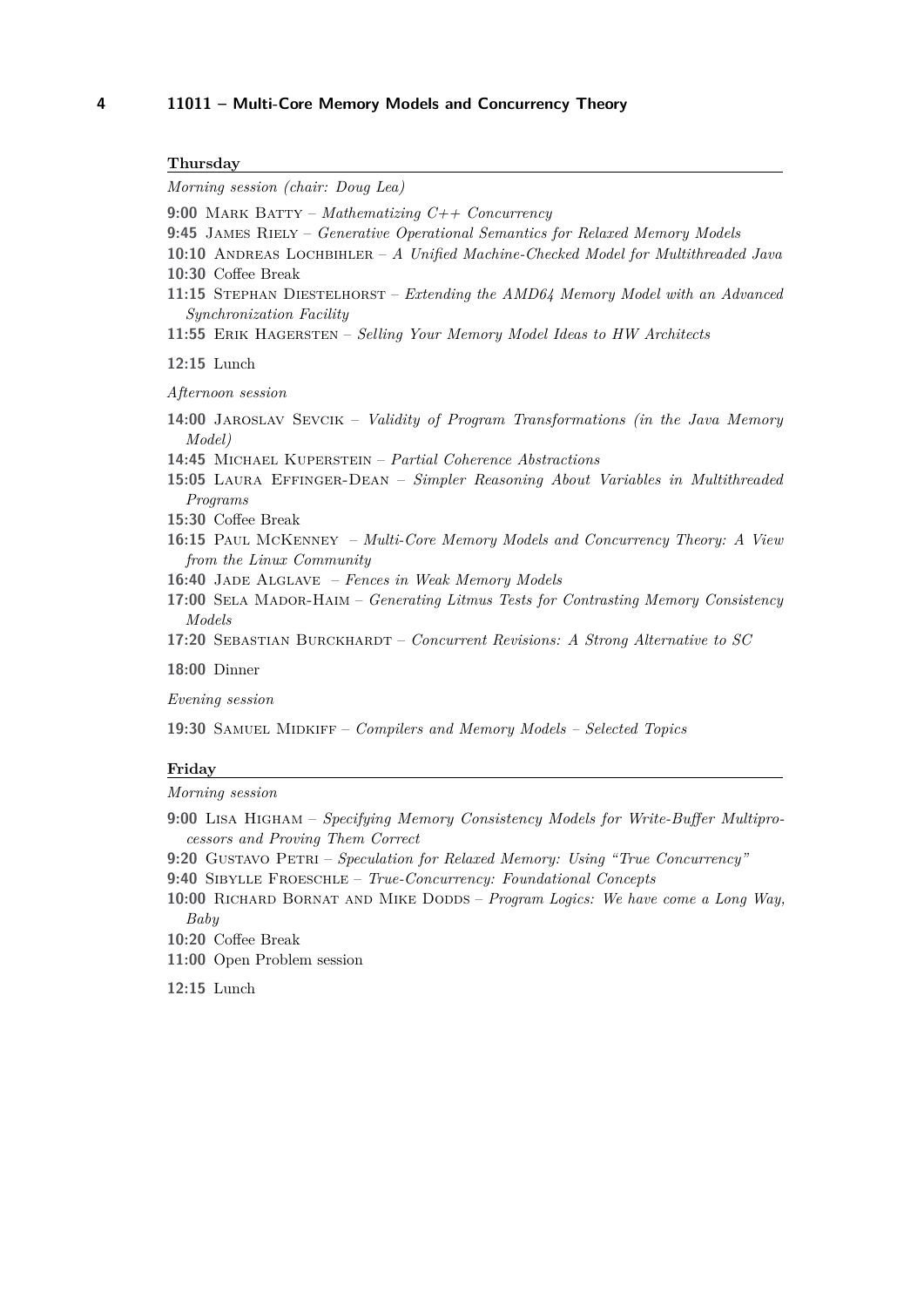# **Hans J. Boehm, Ursula Goltz, Holger Hermanns, and Peter Sewell 5**

# **2 Table of Contents**

| <b>Executive Summary</b><br>Hans J. Boehm, Ursula Goltz, Holger Hermanns, Peter Sewell, Christian Eisentraut,                                                                                             | 1  |
|-----------------------------------------------------------------------------------------------------------------------------------------------------------------------------------------------------------|----|
|                                                                                                                                                                                                           |    |
| <b>Overview of Talks</b>                                                                                                                                                                                  |    |
| Rethinking Parallel Languages and Hardware for Disciplined Parallelism                                                                                                                                    | 7  |
| Fences in Weak Memory Models                                                                                                                                                                              | 8  |
| Commit-Reconcile and Fences (CRF): A Memory Model for Compiler Writers and<br>Architects                                                                                                                  | 8  |
| Mathematizing $C++$ Concurrency                                                                                                                                                                           |    |
| Memory Models for Threads in Mainstream Programming Languages                                                                                                                                             | 9  |
|                                                                                                                                                                                                           | 9  |
| Program Logics: We have come a Long Way, Baby                                                                                                                                                             | 9  |
| Why is True Concurrency Theory (Possibly) Relevant to the Study of Relaxed<br>Memory Models<br>Gerard Boudol $\ldots \ldots \ldots \ldots \ldots \ldots \ldots \ldots \ldots \ldots \ldots \ldots \ldots$ | 10 |
| Concurrent Revisions: A Strong Alternative to SC                                                                                                                                                          |    |
| A Case for Concurrency Exceptions                                                                                                                                                                         | 11 |
| Extending the AMD64 Memory Model with an Advanced Synchronization Facility                                                                                                                                | 11 |
| Simpler Reasoning About Variables in Multithreaded Programs                                                                                                                                               |    |
| True-Concurrency: Foundational Concepts                                                                                                                                                                   | 12 |
|                                                                                                                                                                                                           | 13 |
| Modular Verification of Preemptive OS Kernels                                                                                                                                                             |    |
| Selling Your Memory Model Ideas to HW Architects                                                                                                                                                          | 13 |
| Specifying Memory Consistency Models for Write-Buffer Multiprocessors and Prov-<br>ing Them Correct                                                                                                       |    |
|                                                                                                                                                                                                           |    |
| Calvin: Deterministic or Not? Free Will to Choose                                                                                                                                                         |    |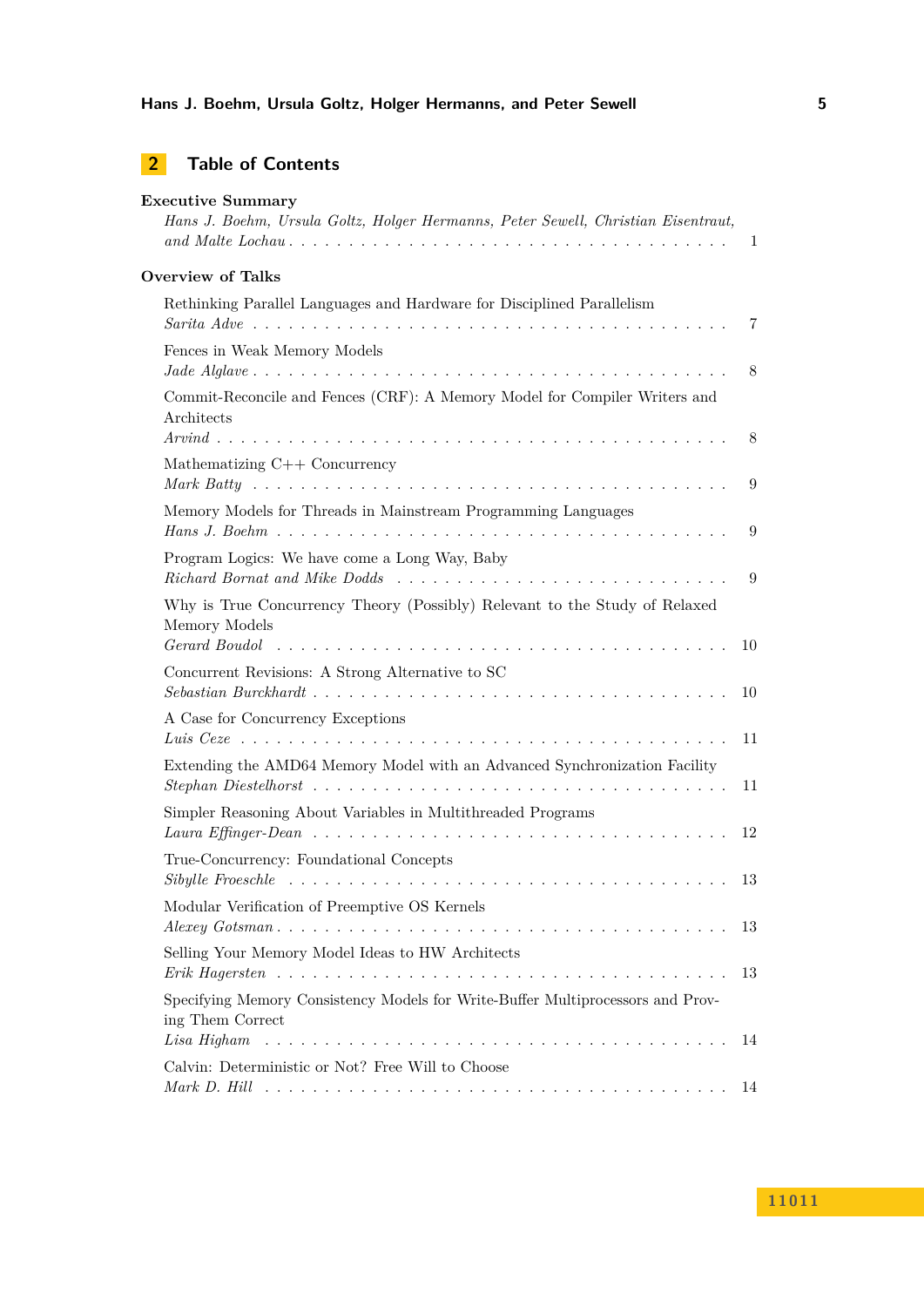| Partial Coherence Abstractions                         |                                                                                                                                                                                    | -15  |
|--------------------------------------------------------|------------------------------------------------------------------------------------------------------------------------------------------------------------------------------------|------|
| Some Weak Idioms                                       |                                                                                                                                                                                    |      |
|                                                        |                                                                                                                                                                                    |      |
| A Unified Machine-Checked Model for Multithreaded Java |                                                                                                                                                                                    |      |
|                                                        | Andreas Lochbihler $\ldots \ldots \ldots \ldots \ldots \ldots \ldots \ldots \ldots \ldots \ldots \ldots$                                                                           | 15   |
|                                                        | Detecting, Avoiding and Understanding Errors in Concurrent Programs<br>$\mathit{Brandon}\ M.$ Lucia $\ldots \ldots \ldots \ldots \ldots \ldots \ldots \ldots \ldots \ldots \ldots$ | - 16 |
|                                                        | Generating Litmus Tests for Contrasting Memory Consistency Models                                                                                                                  | 17   |
|                                                        | InvisiFence: Performance-Transparent Memory Ordering in Conventional Multipro-                                                                                                     |      |
| cessors                                                |                                                                                                                                                                                    | -17  |
| Community                                              | Multi-Core Memory Models and Concurrency Theory: A View from the Linux                                                                                                             |      |
|                                                        |                                                                                                                                                                                    |      |
| Memory Ordering Tradeoffs                              |                                                                                                                                                                                    |      |
| Compilers and Memory Models - Selected Topics          |                                                                                                                                                                                    |      |
| A Case for a SC-Preserving Compiler                    |                                                                                                                                                                                    |      |
|                                                        |                                                                                                                                                                                    |      |
| $x86-TSO$                                              |                                                                                                                                                                                    |      |
|                                                        |                                                                                                                                                                                    |      |
|                                                        | Speculation for Relaxed Memory: Using "True Concurrency"                                                                                                                           |      |
|                                                        |                                                                                                                                                                                    | 20   |
|                                                        | Generative Operational Semantics for Relaxed Memory Models                                                                                                                         |      |
|                                                        |                                                                                                                                                                                    | 20   |
| RAO Memory Model                                       |                                                                                                                                                                                    |      |
|                                                        | Vijay A. Saraswat $\ldots \ldots \ldots \ldots \ldots \ldots \ldots \ldots \ldots \ldots \ldots \ldots$                                                                            | 21   |
| Understanding POWER Multiprocessors                    |                                                                                                                                                                                    | 21   |
|                                                        |                                                                                                                                                                                    |      |
|                                                        | Validity of Program Transformations (in the Java Memory Model)                                                                                                                     | 21   |
| Verifying Linearisability of a Lazy Concurrent Set     |                                                                                                                                                                                    |      |
|                                                        | Heike Wehrheim $\ldots \ldots \ldots \ldots \ldots \ldots \ldots \ldots \ldots \ldots \ldots \ldots$                                                                               | 22   |
|                                                        |                                                                                                                                                                                    | 22   |
|                                                        |                                                                                                                                                                                    | 26   |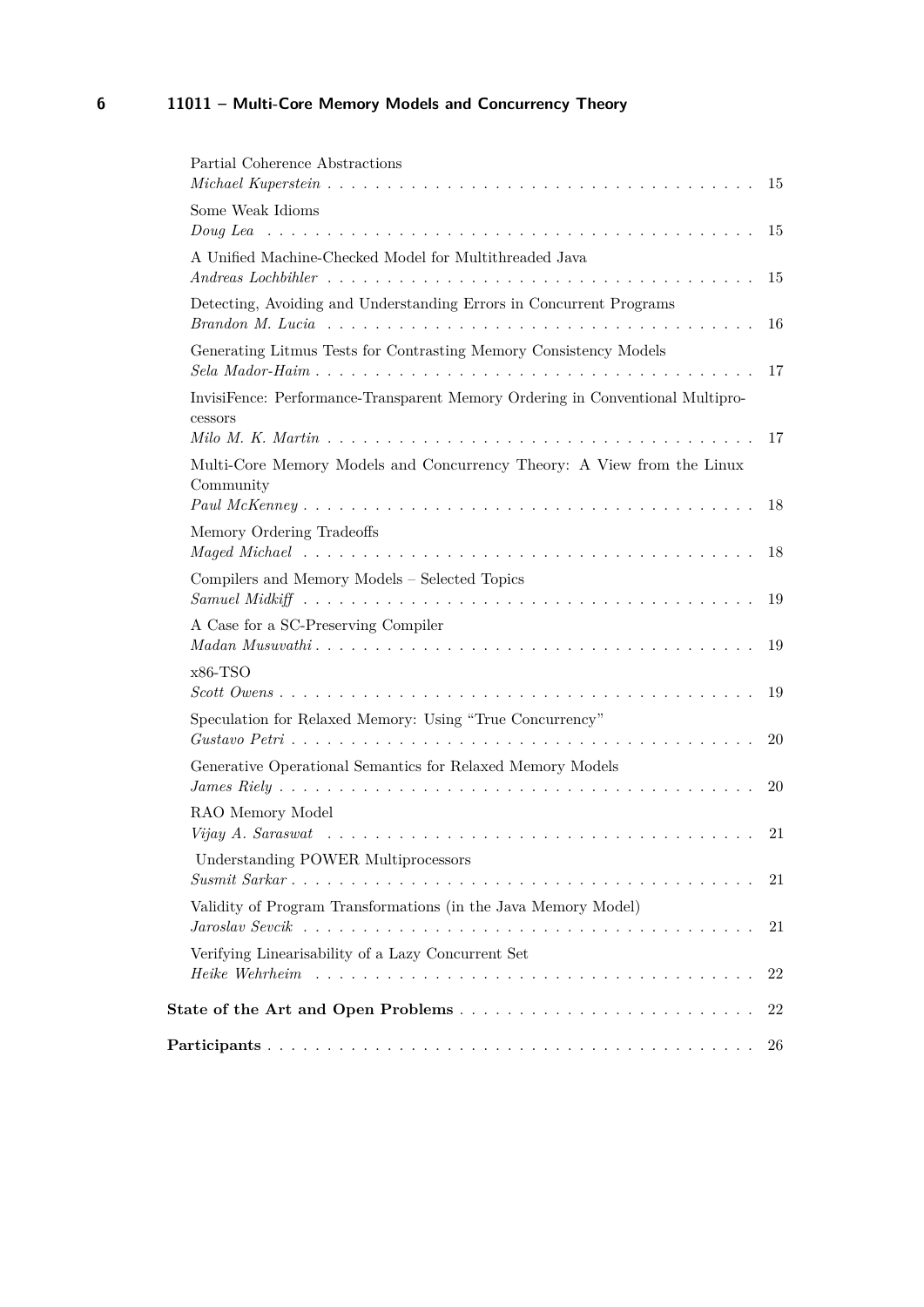# <span id="page-6-1"></span><span id="page-6-0"></span>**3.1 Rethinking Parallel Languages and Hardware for Disciplined Parallelism**

*Sarita Adve (University of Illinois - Urbana, US)*

**License**  $\textcircled{e}$   $\textcircled{e}$  [Creative Commons BY-NC-ND 3.0 Unported](http://creativecommons.org/licenses/by-nc-nd/3.0/) license © [Sarita Adve](#page-6-0)

**Main reference** [DeNovo: Rethinking Hardware for Disciplined Parallelism, Byn Choi, Rakesh Komuravelli, Hyojin](http://denovo.cs.illinois.edu/Pubs/10-hotpar-denovo.pdf) [Sung, Robert Bocchino, Sarita V. Adve, and Vikram V. Adve, Second USENIX Workshop on Hot](http://denovo.cs.illinois.edu/Pubs/10-hotpar-denovo.pdf) [Topics in Parallelism \(HotPar\), 2010.](http://denovo.cs.illinois.edu/Pubs/10-hotpar-denovo.pdf)

**URL** <http://denovo.cs.illinois.edu/Pubs/10-hotpar-denovo.pdf>

For parallelism to become tractable for mass programmers, shared memory programming languages and environments must evolve to enforce disciplined practices that ban "wild sharedmemory behaviors;" e.g., unstructured parallelism, arbitrary data races, and ubiquitous non-determinism. This software evolution is also a rare opportunity for hardware designers to rethink hardware from the ground up to exploit opportunities exposed by such disciplined software models. Such a co-designed effort is more likely to achieve many-core scalability and large gains in power/performance than a software-oblivious hardware evolution. In this talk, we first briefly overview the Deterministic Parallel Java (DPJ) language that provides a disciplined shared-memory programming model. We then discuss DeNovo, a hardware architecture motivated by languages such as DPJ. We show how a disciplined parallel programming model can greatly simplify the cache coherence protocol and memory consistency model, while enabling a more efficient communication and cache architecture.

Our programming model ensures data-race-freedom, so DeNovo does not need to deal with protocol races and transient states, making it simpler and more extensible than softwareoblivious protocols. Our programming model makes shared-memory side effects explicit, so each core keeps its cache coherent, eliminating the need for sharer-lists in a directory and associated invalidation traffic. To evaluate simplicity, we verify a base version of DeNovo with model checking and compare it with an otherwise equivalent state-of-the-art MESI protocol. The DeNovo version entails 25X fewer reachable states and takes 30X less time to verify. To evaluate extensibility, we add two sophisticated performance-enhancing optimizations to DeNovo: flexible bulk transfers and cache-to-cache direct data transfers. These add significant races and new protocol states with MESI, but not with DeNovo. With a simple extension, DeNovo's storage overhead breaks even with efficient MESI versions at about 30 core systems, but unlike MESI, it maintains scalability beyond that point. The net result is a system that seamlessly integrates message passing-like interactions within a shared memory programming model with improved design complexity, up to 67% reduction in memory stall time, and up to 70% reduction in network traffic.

This talk covers joint work with Rob Bocchino, Nicholas P. Carter, Byn Choi, Ching-Tsun Chou, Nima Honarmand, Rakesh Komuravelli, Robert Smolinski, Hyojin Sung, Vikram S. Adve, Tatiana Shpeisman, Marc Snir, and Adam Welc.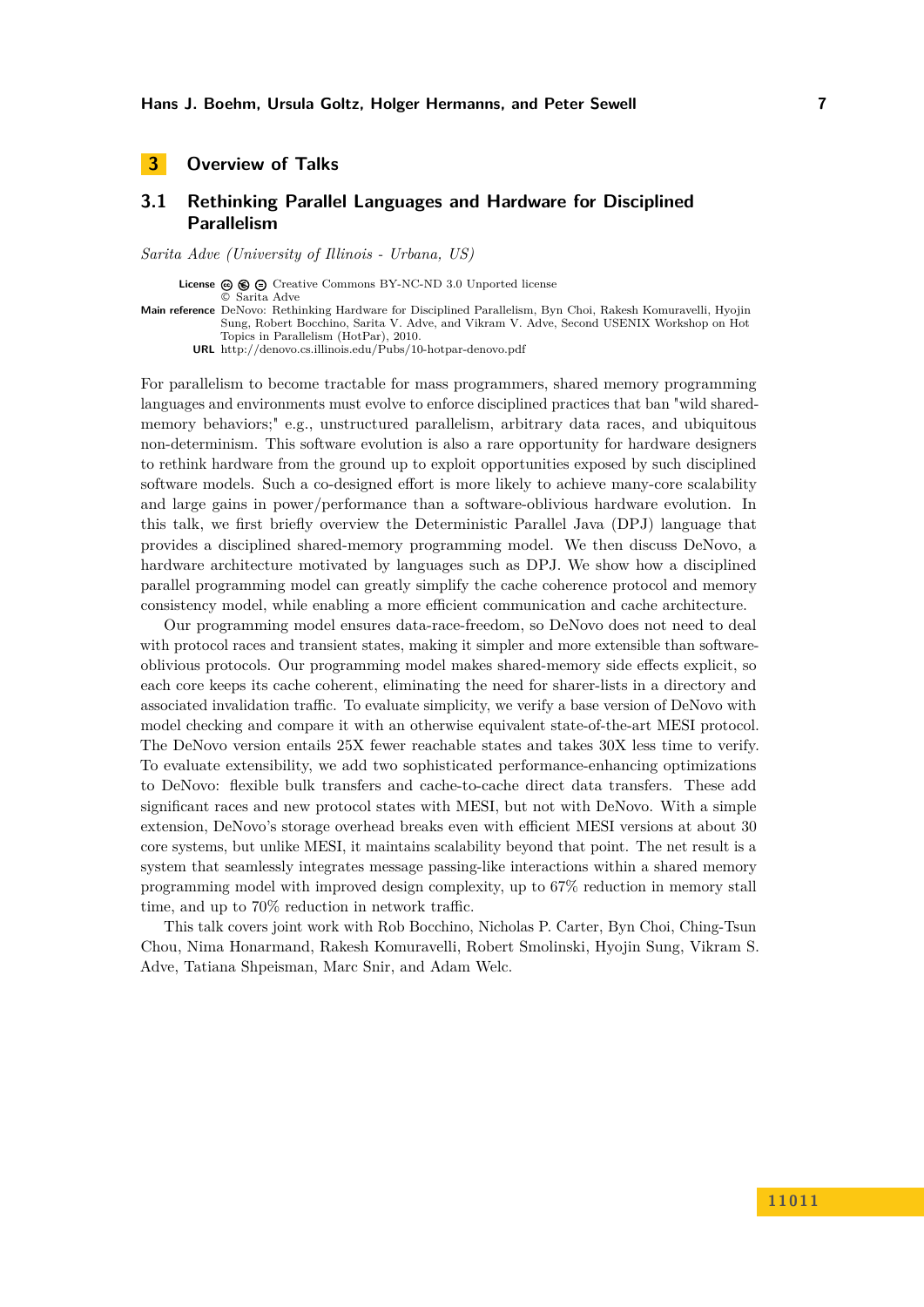#### <span id="page-7-1"></span>**3.2 Fences in Weak Memory Models**

*Jade Alglave (University of Oxford, GB)*

**License**  $\textcircled{e}$   $\textcircled{e}$   $\textcircled{f}$  [Creative Commons BY-NC-ND 3.0 Unported](http://creativecommons.org/licenses/by-nc-nd/3.0/) license © [Jade Alglave](#page-7-1) **Joint work of** Luc Maranget, Susmit Sarkar and Peter Sewell

We present a class of relaxed memory models, defined in Coq, parameterised by the chosen permitted local reorderings of reads and writes, and the visibility of inter- and intra-processor communications through memory (e.g. store atomicity relaxation). We prove results on the required behaviour and placement of memory fences to restore a given model (such as Sequential Consistency) from a weaker one. Based on this class of models we develop a tool, diy, that systematically and automatically generates and runs litmus tests to determine properties of processor implementations. We detail the results of our experiments on Power and the model we base on them. This work identified a rare implementation error in Power 5 memory barriers (for which IBM is providing a workaround); our results also suggest that Power 6 does not suffer from this problem.

# <span id="page-7-0"></span>**3.3 Commit-Reconcile and Fences (CRF): A Memory Model for Compiler Writers and Architects**

*Arvind (MIT, Cambridge, MA, USA)*

**License**  $\textcircled{e}$   $\textcircled{e}$   $\textcircled{e}$  [Creative Commons BY-NC-ND 3.0 Unported](http://creativecommons.org/licenses/by-nc-nd/3.0/) license © [Arvind](#page-7-0)

The rise of multicores is forcing us to readdress one of the fundamental problems of multithreaded programming, namely memory models. Sequential Consistency (SC), in spite of its simple definition, has been found wanting because of exorbitant performance overheads in hardware implementations as well as opacity in reasoning at a high-level. Several weaker memory models have been proposed, all of which are motivated primarily by implementation concerns – in fact, the semantics of these memory models are given by the implementation rather than by any abstract rigorous method and understood only by experts. In view of this difficulty, many people think that we should just stick to Sequential Consistency as the interface between hardware and software. The use of various synchronization primitives and programming libraries has already made SC irrelevant for application programmers. There is no reason for compilers and architectures to adhere to SC if the higher-layers do not require it. We think that the Commit-Reconcile and Fences (CRF) memory model which was proposed earlier has the desirable properties for our purpose: its definition is given in terms of algebraic rules and it can directly model all the behaviors permitted by other relaxed memory models; CRF can be implemented in a variety of ways by the underlying machine; whether it be an in-order machine preserving sequential consistency or an aggressively out-of-order machine. So the high level programs can be ported across machines with different memory models. The talk will describe CRF and show how it could be used to give a meaningful semantics to a memory model for Java.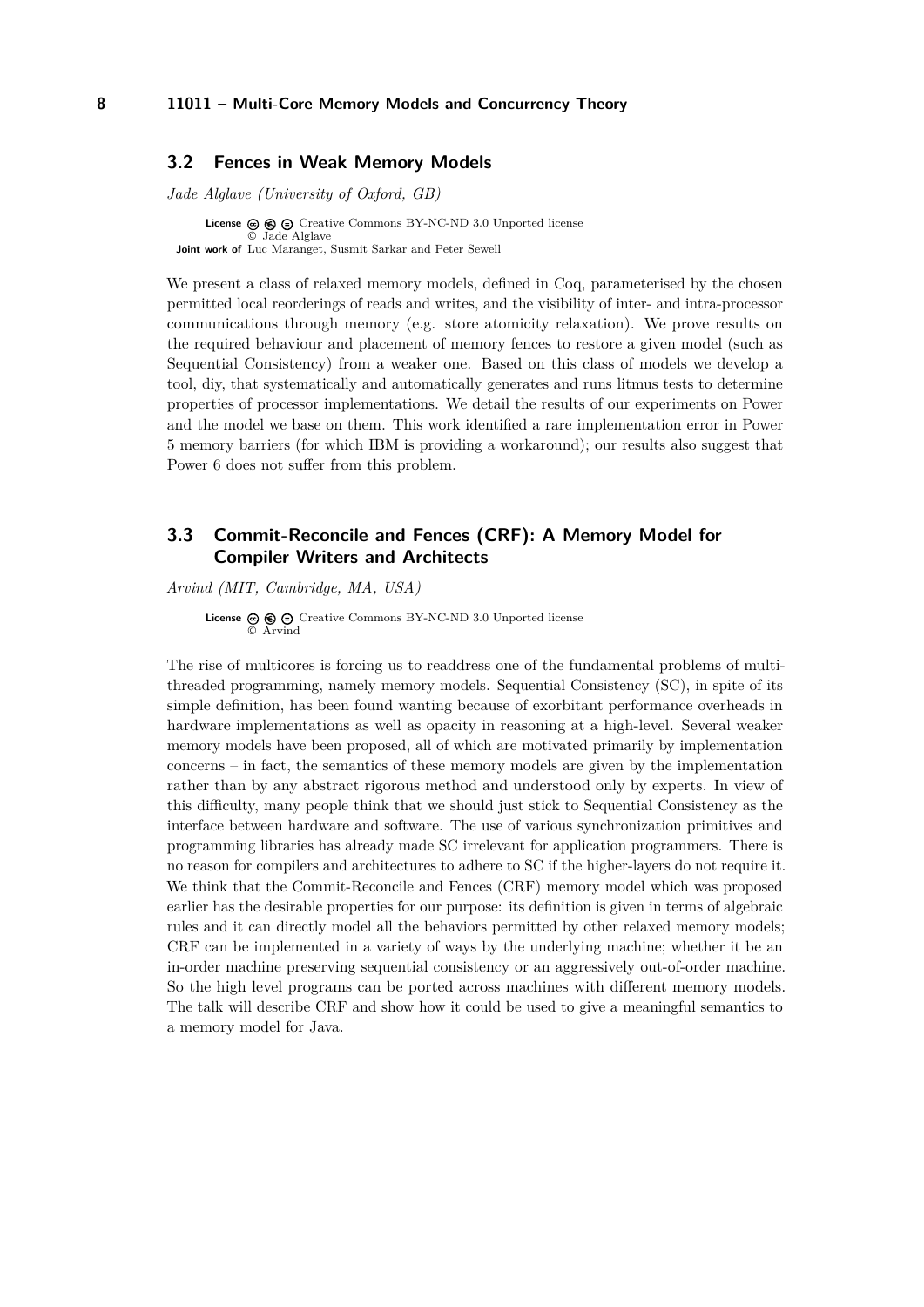### <span id="page-8-1"></span>**3.4 Mathematizing C++ Concurrency**

*Mark Batty (University of Cambridge, UK)*

**License**  $\textcircled{e}$   $\textcircled{e}$   $\textcircled{e}$  [Creative Commons BY-NC-ND 3.0 Unported](http://creativecommons.org/licenses/by-nc-nd/3.0/) license © [Mark Batty](#page-8-1)

The next versions of  $C++ (C++0x)$  and of C (C1X) will have new concurrency features, aiming to support high-performance code with well-defined semantics. Unfortunately, as we near the end of the long standardization process, not all has been well. Unsurprisingly, the prose specification style of the draft standards is poorly suited to describe the complex design of the relaxed memory model, and in fact there have been significant problems.

I will discuss work on formalization of the memory model, what was broken, and some resulting improvements to the C++0x draft standard. In addition I will present a tool, Cppmem, for graphically exploring the semantics of small concurrent  $C++0x$  programs, and describe a proof of the correctness of a compilation strategy targeting x86-TSO.

# <span id="page-8-0"></span>**3.5 Memory Models for Threads in Mainstream Programming Languages**

*Hans J. Boehm (HP Labs - Palo Alto, US)*

License  $\circledcirc \circledcirc \circ$  [Creative Commons BY-NC-ND 3.0 Unported](http://creativecommons.org/licenses/by-nc-nd/3.0/) license © [Hans J. Boehm](#page-8-0)

Although multithreaded programming languages are common, there has been a surprising amount of confusion surrounding the basic meaning of shared variables. There is finally a growing consensus, both that programming languages should by default guarantee an interleaving-based semantics for data-race-free programs, and on what that should mean. We discuss the motivation for, and both implementation and user consequences of, this guarantee.

Unfortunately, it is also increasingly clear that such a guarantee, though useful, is insufficient for languages intended to support sand-boxed execution of untrusted code. The existing solution in Java is only partially satisfactory. The solution to this problem is far less clear.

### <span id="page-8-2"></span>**3.6 Program Logics: We have come a Long Way, Baby**

*Richard Bornat (Middlesex University, GB) and Mike Dodds (Cambridge University, GB)*

License  $\circledcirc \circledcirc \circ$  [Creative Commons BY-NC-ND 3.0 Unported](http://creativecommons.org/licenses/by-nc-nd/3.0/) license © [Richard Bornat and Mike Dodds](#page-8-2)

My brief, given at the last minute, was to persuade the audience that program proof has come a long way since Hoare logic was promoted in the 1970s. We were (and are) woefully unprepared to give a fair survey of world work in the area: we are simple program provers. The talk ended for an apology for that deficiency, and this abstract must start with one.

Hoare logic was not a solution to the 'Software Engineering Problem'. Loops were (necessarily) hard; there was no effective treatment of procedures; arrays were difficult to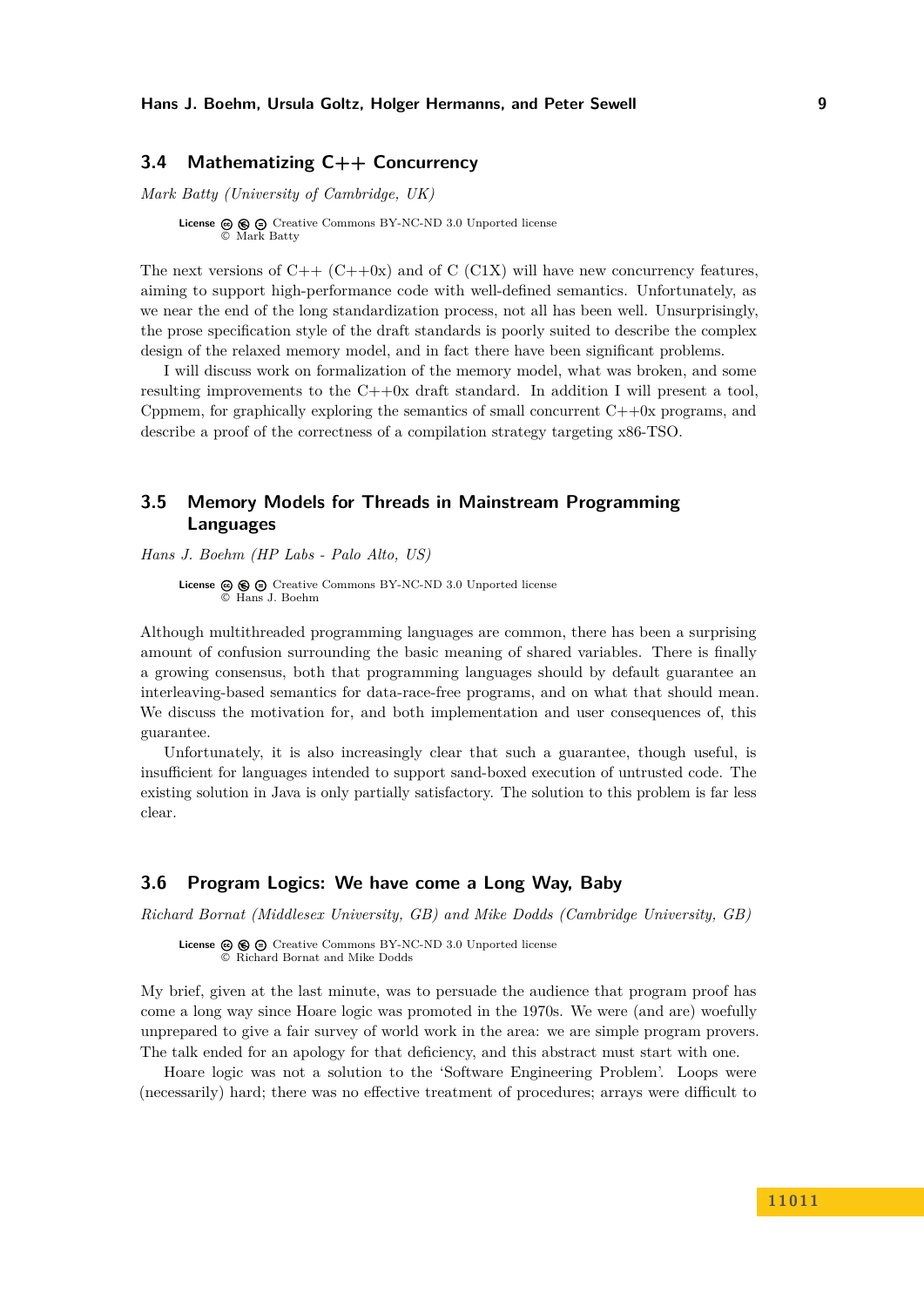deal with, and there was no treatment of pointers. Nevertheless it was the basis of successful program verification work in the 80s and 90s, notably in B, Spark, JML and others.

Reynolds and O'Hearn, in 2000, built on work of Burstall's (separated lists can be dealt with separately) to make separation logic, an extension of Hoare logic which deals with access and assignment to the heap, with *local reasoning*. An effective treatment of pointers led, quite quickly, to a treatment of concurrency (O'Hearn's CSL).

Separation logic has had an impact on program analysis and may (because of local reasoning) be able to make an impact on the problem, much discussed in the workshop, of detecting data races in Java programs. At present the Abducter tool (DiStefano) can analyse the whole Linux kernel in 20 minutes, finding space leaks in list-manipulating procedures; Windows device drivers can be handled in seconds, finding safety bugs (Yang, Cook).

In concurrency there are separation logic hand proofs of several intricate algorithms, and work on automatic proof of linearisability.

In summary, there is much useful work which can be exploited. We also mentioned an important negative point: ownership types don't work. Ownership, as various proofs of simple algorithms demonstrates, is dynamic not static.

# <span id="page-9-0"></span>**3.7 Why is True Concurrency Theory (Possibly) Relevant to the Study of Relaxed Memory Models**

*Gerard Boudol (INRIA Sophia Antipolis, FR)*

License  $\circledcirc \circledcirc \circ$  [Creative Commons BY-NC-ND 3.0 Unported](http://creativecommons.org/licenses/by-nc-nd/3.0/) license © [Gerard Boudol](#page-9-0)

I briefly introduce "true concurrency" theory, and in particular the formalism of labelled transition systems with independence which, I think, are appropriate to provide abstract formalization of relaxed memory models.

# <span id="page-9-1"></span>**3.8 Concurrent Revisions: A Strong Alternative to SC**

*Sebastian Burckhardt (Microsoft Research - Redmond, US)*

License  $\textcircled{a} \textcircled{a} \textcircled{c}$  [Creative Commons BY-NC-ND 3.0 Unported](http://creativecommons.org/licenses/by-nc-nd/3.0/) license © [Sebastian Burckhardt](#page-9-1) **Main reference** [Sebastian Burckhardt, Alexandro Baldassin, Daan Leijen,](http://dx.doi.org/10.1145/1869459.1869515) *"Concurrent programming with revisions*

*and isolation types",* [pp. 691–707, OOPSLA'10, ACM, 2010.](http://dx.doi.org/10.1145/1869459.1869515) **URL** <http://dx.doi.org/10.1145/1869459.1869515>

Although considered a strong memory model, sequential consistency (SC) is in fact still weaker than desirable in the sense that the semantics is based on nondeterministic interleavings. In contrast, Concurrent Revisions, a programming model for shared-memory concurrency/parallelism, is deterministic: the semantics of shared memory accesses are based on deterministic replication & conflict resolution rather than nondeterministic arbitration as in SC.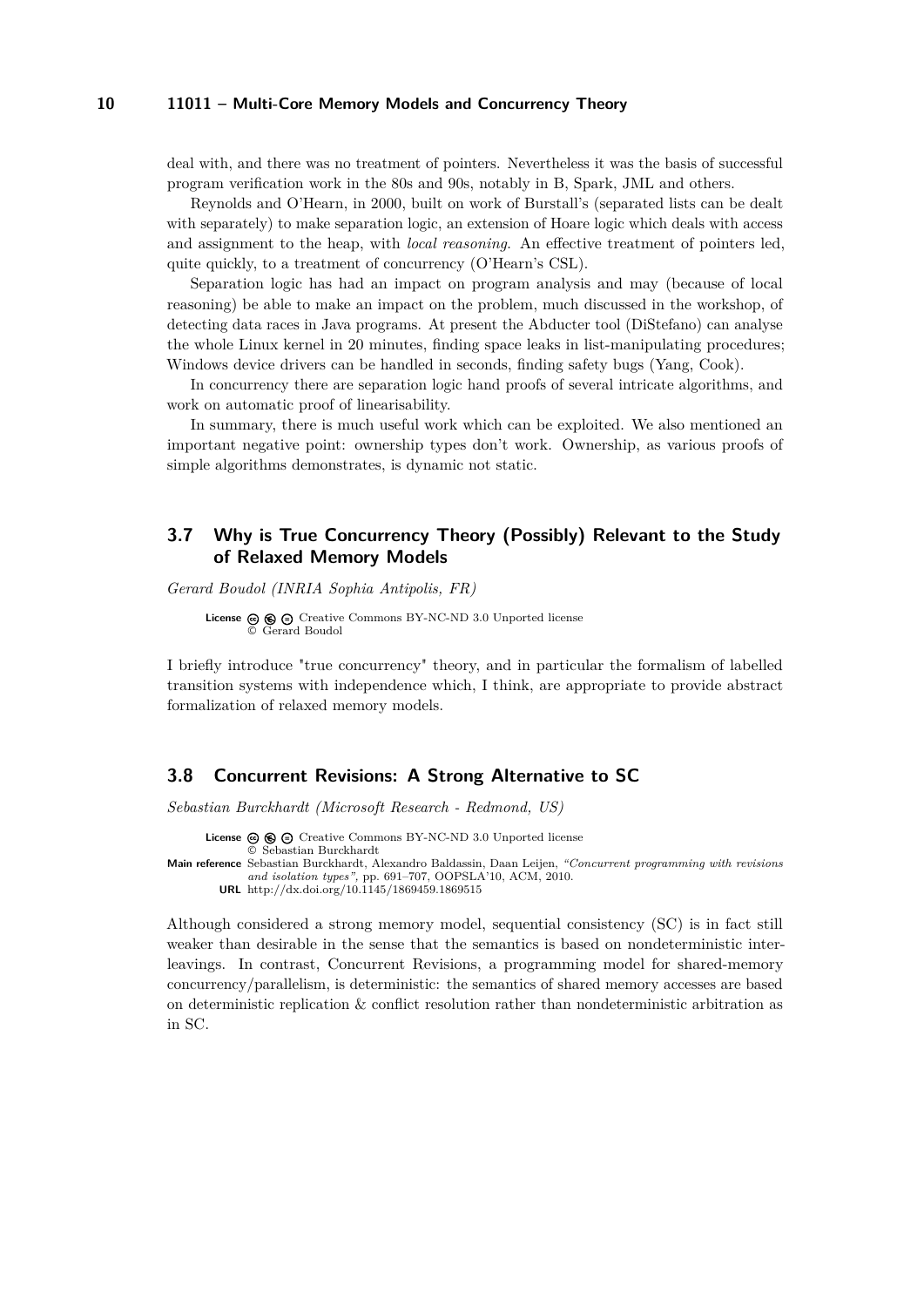### <span id="page-10-0"></span>**3.9 A Case for Concurrency Exceptions**

*Luis Ceze (University of Washington, US)*

**License**  $\textcircled{e}$   $\textcircled{e}$   $\textcircled{e}$  [Creative Commons BY-NC-ND 3.0 Unported](http://creativecommons.org/licenses/by-nc-nd/3.0/) license © [Luis Ceze](#page-10-0)

We argue in this talk that concurrency errors should be treated as exceptions, i.e., have fail-stop behavior and precise semantics. We propose an exception model based on conflict of synchronization-free regions, which precisely detects a broad class of data-races. We show that our exceptions provide enough guarantees to simplify high-level programming language semantics and debugging, but are significantly cheaper to enforce than traditional datarace detection. We also propose a new exception that enforces disciplined shared-memory communication in a code-centric manner. To make the performance cost of enforcement negligible, we propose architecture support for accurately detecting and precisely delivering concurrency exceptions.

# <span id="page-10-1"></span>**3.10 Extending the AMD64 Memory Model with an Advanced Synchronization Facility**

*Stephan Diestelhorst (AMD - Dornbach, DE)*

**License**  $\textcircled{e}$   $\textcircled{e}$   $\textcircled{e}$  [Creative Commons BY-NC-ND 3.0 Unported](http://creativecommons.org/licenses/by-nc-nd/3.0/) license © [Stephan Diestelhorst](#page-10-1) **Joint work of** Diestelhorst, Stephan; Christie, David; Hohmuth, Michael; Pohlack, Martin; **Main reference** [Jae-Woong Chung, Luke Yen, Stephan Diestelhorst, Martin Pohlack, Michael Hohmuth, David](http://dx.doi.org/10.1109/MICRO.2010.40) [Christie, Dan Grossman: ASF: AMD64 Extension for Lock-Free Data Structures and Transactional](http://dx.doi.org/10.1109/MICRO.2010.40)

[Memory. MICRO 2010: 39-50](http://dx.doi.org/10.1109/MICRO.2010.40) **URL** <http://dx.doi.org/10.1109/MICRO.2010.40>

Current general-purpose, high-performance microprocessor cores aggressively reorder instructions to increase throughput. With the wide availability of shared memory multi-core systems, architects have to pay attention to the architecturally visible memory semantics provided by these systems.

In our talk, we will look at how current AMD microprocessors provide strong memory semantics while still allowing aggressive reordering on the microarchitectural level. We will also highlight the functionality of the HyperTransport  $(tm)$  interconnect that connects processors and provides cache coherence and contributes significantly to the overall memory semantics.

On top of this foundation, we introduce AMD's Advanced Synchronization Facility (ASF), an experimental AMD64 ISA extension. ASF provides applications with speculative regions, akin to transactions in transactional memory, which allow atomic read-modify-write constructs on multiple independent memory locations. In the course of our presentation of ASF, we highlight various design decisions and illustrate why and how extensions to existing complex microarchitectures need to be simple.

#### **References**

- **1** Jaewoong Chung, Luke Yen, Stephan Diestelhorst, Martin Pohlack, Michael Hohmuth, David Christie, Dan Grossman. ASF: AMD64 Extension for Lock- free Data Structures and Transactional Memory. Proceedings of the 43rd Annual IEEE/ACM International Symposium on Microarchitecture (MICRO-43), 2010
- **2** Felber, P.; Riviere, E.; Moreira, W.M.; Harmanci, D.; Marlier, P.; Diestelhorst, S.; Hohmuth, M.; Pohlack, M.; Cristal, A.; Hur, I.; Unsal, O.S.; Stenström, P.; Dragojevic, A.;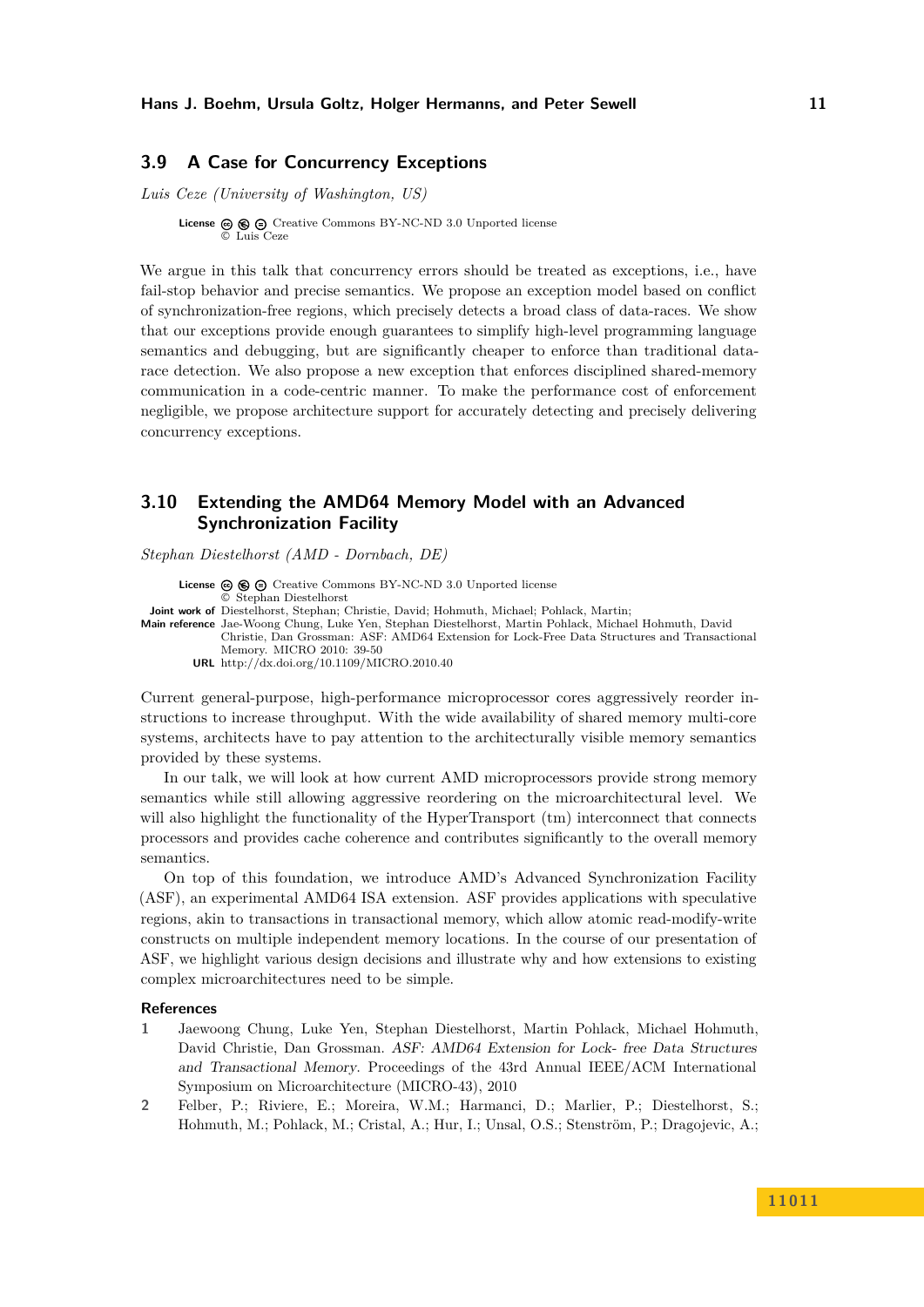Guerraoui, R.; Kapalka, M.; Gramoli, V.; Drepper, U.; Tomic;, S.; Afek, Y.; Korland, G.; Shavit, N.; Fetzer, C.; Nowack, M.; Riegel, T. The VELOX Transactional Memory Stack. IEEE Micro Special Issue on European Multicore Processing Projects, 2010

- **3** Stephan Diestelhorst, Michael Hohmuth, Martin Pohlack. Sane Semantics of Best-effort Hardware Transactional Memory. 2nd Workshop on the Theory of Transactional Memory (WTTM'10), 2010
- **4** Dave Christie, Jae-Woong Chung, Stephan Diestelhorst, Michael Hohmuth, Martin Pohlack, Christof Fetzer, Martin Nowack, Torvald Riegel, Pascal Felber, Patrick Marlier, Etienne Riviere Evaluation of AMD's Advanced Synchronization Facility within a Complete Transactional Memory Stack. EuroSys, 2010
- **5** Jaewoong Chung, David Christie, Martin Pohlack, Stephan Diestelhorst, Michael Hohmuth, Luke Yen. Compilation of Thoughts about AMD Advanced Synchronization Facility and First-Generation Hardware Transactional Memory Support. 5th ACM SIGPLAN Workshop on Transactional Computing (TRANSACT'10), 2010
- **6** Stephan Diestelhorst, Martin Pohlack, Michael Hohmuth, Dave Christie, Jae-Woong Chung, Luke Yen. Implementing AMD's Advanced Synchronization Facility in an Out-oforder x86 Core. 5th ACM SIGPLAN Workshop on Transactional Computing (TRANS-ACT'10), 2010
- **7** Conway, P.; Hughes, B. The AMD Opteron Northbridge Architecture. Micro, IEEE , vol.27, no.2, pp.10-21, March-April 2007
- **8** Conway, P.; Kalyanasundharam, N.; Donley, G.; Lepak, K.; Hughes, B. Cache Hierarchy and Memory Subsystem of the AMD Opteron Processor. Micro, IEEE , vol.30, no.2, pp.16-29, March-April 2010
- **9** AMD "Advanced Synchronization Facility" Proposal. http://developer.amd.com/cpu/asf/Pages/default.aspx

#### <span id="page-11-0"></span>**3.11 Simpler Reasoning About Variables in Multithreaded Programs**

*Laura Effinger-Dean (University of Washington - Seattle, US)*

**License**  $\circledcirc$   $\circledcirc$   $\circlearrowright$  [Creative Commons BY-NC-ND 3.0 Unported](http://creativecommons.org/licenses/by-nc-nd/3.0/) license © [Laura Effinger-Dean](#page-11-0)

**Joint work of** Effinger-Dean, Laura; Boehm, Hans-J.; Chakrabarti, Dhruva; Joisha, Pramod

We present a simple characterization of code regions for which we can prove that a given shared variable cannot be modified by other threads in the system.

Following the new  $C++0x$  standard, we assume data-race-freedom. Our "interferencefree regions" expand on simple synchronization-free regions to include limited patterns of synchronization operations. In particular, our observations demonstrate that it is legal to eliminate a redundant variable access across a lock or unlock operation. By coalescing the interference-free regions for multiple accesses to the same variable, we can extend this characterization to complex control flow.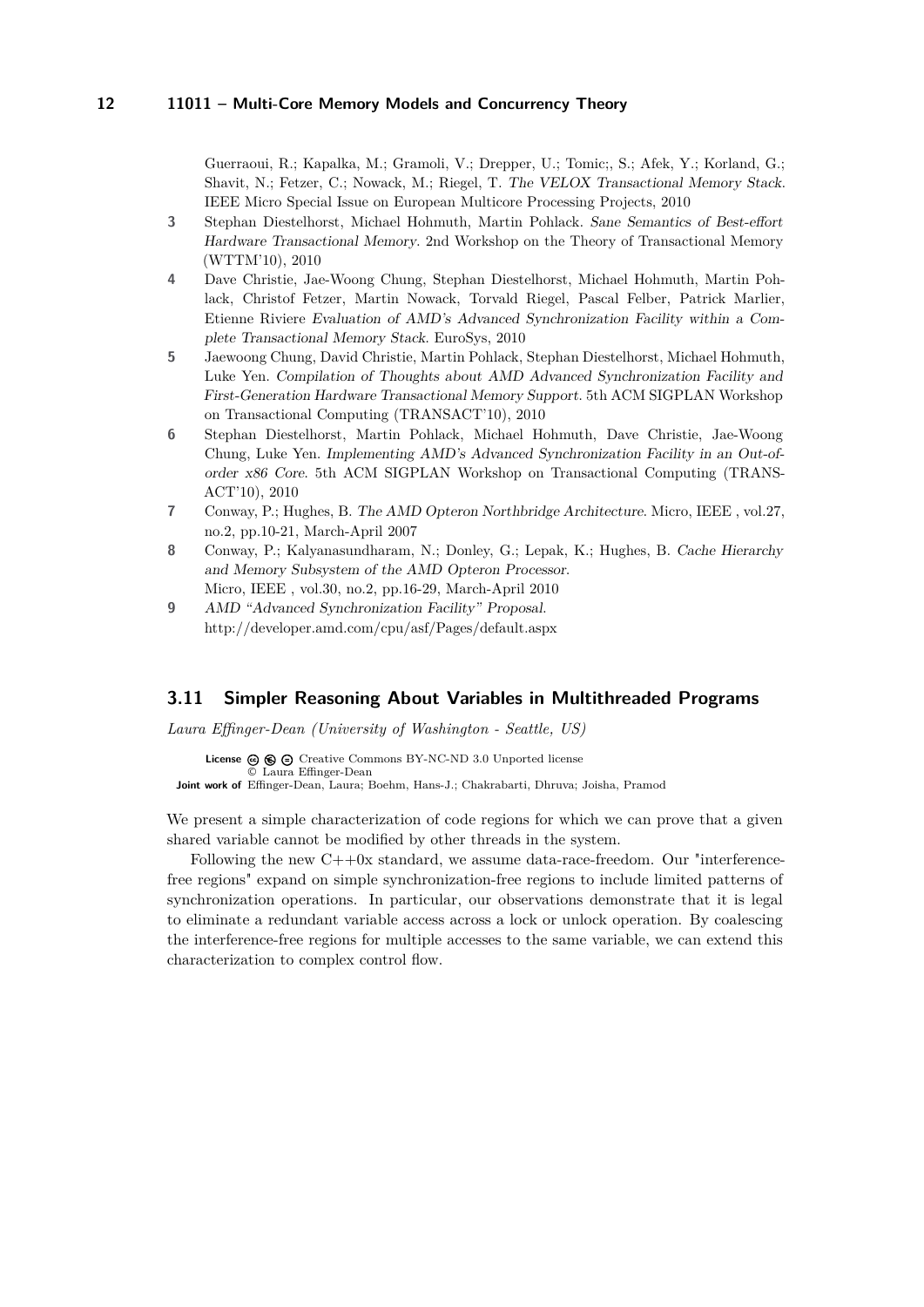### <span id="page-12-2"></span>**3.12 True-Concurrency: Foundational Concepts**

*Sibylle Froeschle (Universität Oldenburg, DE)*

**License**  $\textcircled{e}$   $\textcircled{e}$   $\textcircled{e}$  [Creative Commons BY-NC-ND 3.0 Unported](http://creativecommons.org/licenses/by-nc-nd/3.0/) license © [Sibylle Froeschle](#page-12-2)

In this talk I will give a short introduction to models and foundational concepts in concurrency theory with an emphasis on true-concurrency.

In particular, I will mention the computational dichotomy of true-concurrency: trulyconcurrent versions of concepts such as behavioural equivalences can be computationally hard but for classes with good structural properties they are often efficiently decidable.

I will speculate on some connections to the challenges of multi-core memory models.

### <span id="page-12-0"></span>**3.13 Modular Verification of Preemptive OS Kernels**

*Alexey Gotsman (IMDEA Software - Madrid, ES)*

**License**  $\textcircled{e}$   $\textcircled{e}$   $\textcircled{e}$  [Creative Commons BY-NC-ND 3.0 Unported](http://creativecommons.org/licenses/by-nc-nd/3.0/) license © [Alexey Gotsman](#page-12-0)

Most major OS kernels today run on multiprocessor systems and are preemptive: it is possible for a process running in the kernel mode to get descheduled. Existing modular techniques for verifying concurrent code are not directly applicable in this setting: they rely on scheduling being implemented correctly, and in a preemptive kernel, the correctness of the scheduler is interdependent with the correctness of the code it schedules. This interdependency is even stronger in mainstream kernels, such as Linux, FreeBSD or XNU, where the scheduler and processes interact in complex ways.

We propose the first logic that is able to decompose the verification of preemptive multiprocessor kernel code into verifying the scheduler and the rest of the kernel separately, even in the presence of complex interdependencies between the two components. This is achieved by establishing a novel form of refinement between an operational semantics of the real machine and an axiomatic semantics of OS processes, where the latter assumes an abstract machine with each process executing on a separate virtual CPU. The refinement is local in the sense that the logic focuses only on the relevant state of the kernel while verifying the scheduler. Our logic soundly inherits proof rules from concurrent separation logic to verify OS processes thread-modularly.We illustrate its power by verifying an example scheduler, modelled on the one from Linux 2.6.11.

## <span id="page-12-1"></span>**3.14 Selling Your Memory Model Ideas to HW Architects**

*Erik Hagersten (University of Uppsala, SE)*

**License**  $\textcircled{e}$   $\textcircled{e}$   $\textcircled{e}$  [Creative Commons BY-NC-ND 3.0 Unported](http://creativecommons.org/licenses/by-nc-nd/3.0/) license © [Erik Hagersten](#page-12-1)

First, I will discuss how architect tells good ideas from bad ideas by weighing tradeoffs between complexity (implying schedule slip), performance and power consumptions. Of the 1000s of the published architecture papers promising 10% performance improvement each year, only a fraction can possible have impact since the performance improvement per year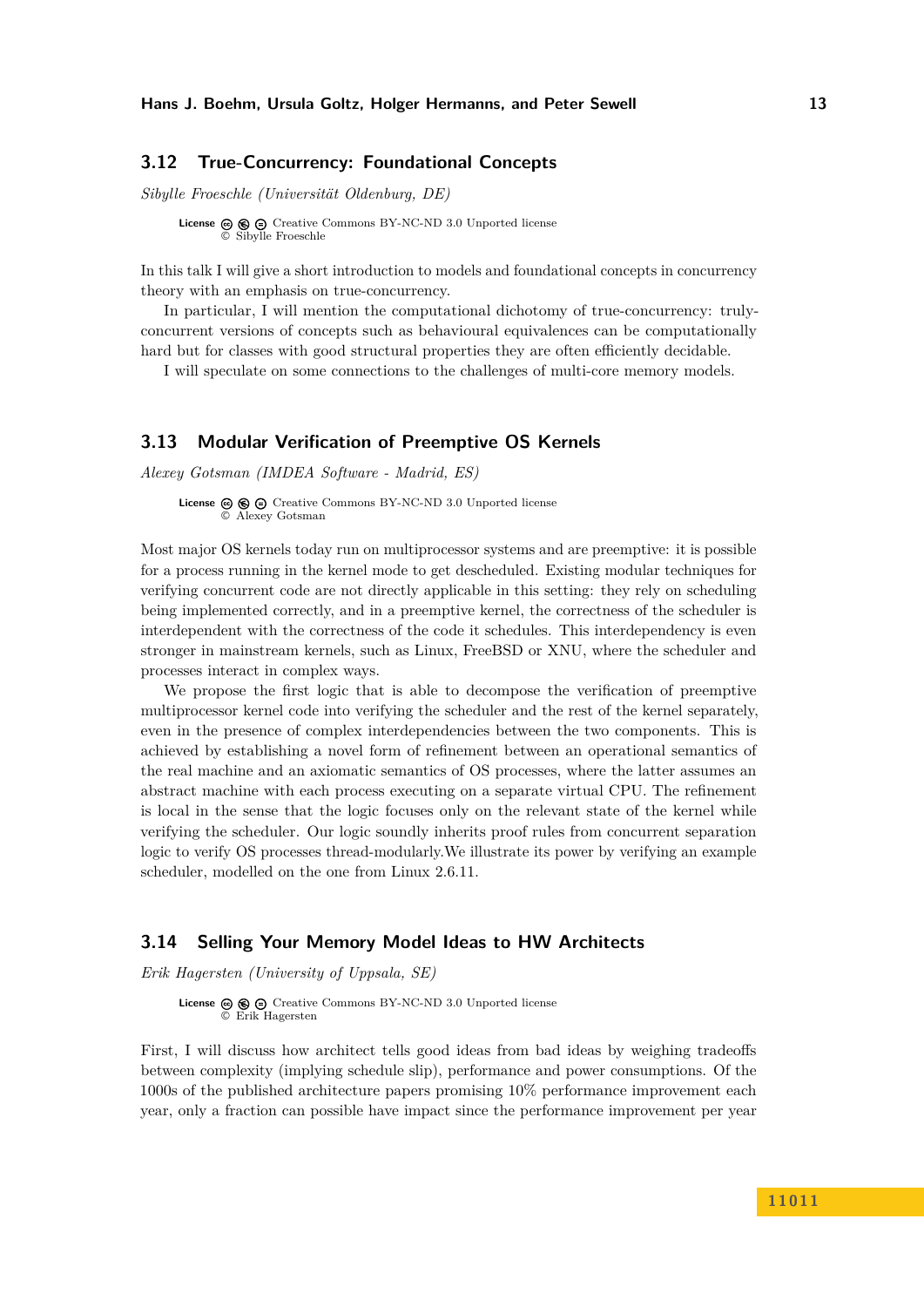due to architectural improvement is roughly 20% and not 10 000%. This is often due to the overwhelming complexity of the proposals.

Second, I will ask the formal method's community for favors. 1) Do not define how to implement the memory models: I will show examples of correct implementations for coherence and sequential consistency that violate such definitions. 2) When verifying a protocol, consider all transactions, not just the LD/ST/Atomics: They tend to only represent 10-20% of all transactions in a protocol. 3) Do consider all interacting protocols in the system, not just one at a time. 4) Finally, I urge protocol verification to not only verify coherence and memory models. Just as important (and often harder) properties to verify include livelock and deadlock properties.

# <span id="page-13-1"></span>**3.15 Specifying Memory Consistency Models for Write-Buffer Multiprocessors and Proving Them Correct**

*Lisa Higham (University of Calgary, CA)*

**License**  $\circledcirc$   $\circledcirc$   $\circlearrowright$  [Creative Commons BY-NC-ND 3.0 Unported](http://creativecommons.org/licenses/by-nc-nd/3.0/) license © [Lisa Higham](#page-13-1) **Joint work of** Higham, Lisa; Kawash, Jalal; Jackson, LillAnne **Main reference** [Lisa Higham, LillAnne Jackson, Jalal Kawash: Specifying memory consistency of write buffer](http://doi.acm.org/10.1145/1189736.1189737) [multiprocessors. pp. 2–42, ACM Trans. Comput. Syst. 25\(1\), 2007.](http://doi.acm.org/10.1145/1189736.1189737) **URL** <http://doi.acm.org/10.1145/1189736.1189737>

Multiprocessor architectures employ various hardware components such as multiple busses, write-buffers, and replicated memory to enhance the efficiency.

As a consequence, the computations that can arise satisfy guarantees substantially weaker than sequential consistency. Given a specific multi-processor architecture, our goals are: 1) to develop a simple, precise predicate that specifies exactly what computations can arise from a multiprocessing program that executes on that architecture; and 2) prove that the predicate is correct.

This talk illustrates our techniques for achieving this goal through a case study of shared memory architectures that use write buffers.

#### <span id="page-13-0"></span>**3.16 Calvin: Deterministic or Not? Free Will to Choose**

*Mark D. Hill (University of Wisconsin - Madison, US)*

**License**  $\textcircled{e}$   $\textcircled{e}$   $\textcircled{f}$  [Creative Commons BY-NC-ND 3.0 Unported](http://creativecommons.org/licenses/by-nc-nd/3.0/) license © [Mark D. Hill](#page-13-0)

Calvin implements optional determinism with Total Store Order (TSO) compatibility for about a 20% performance loss relative to a conventional system. This talk is a short adaptation for non-architects of an upcoming HPCA 2011 paper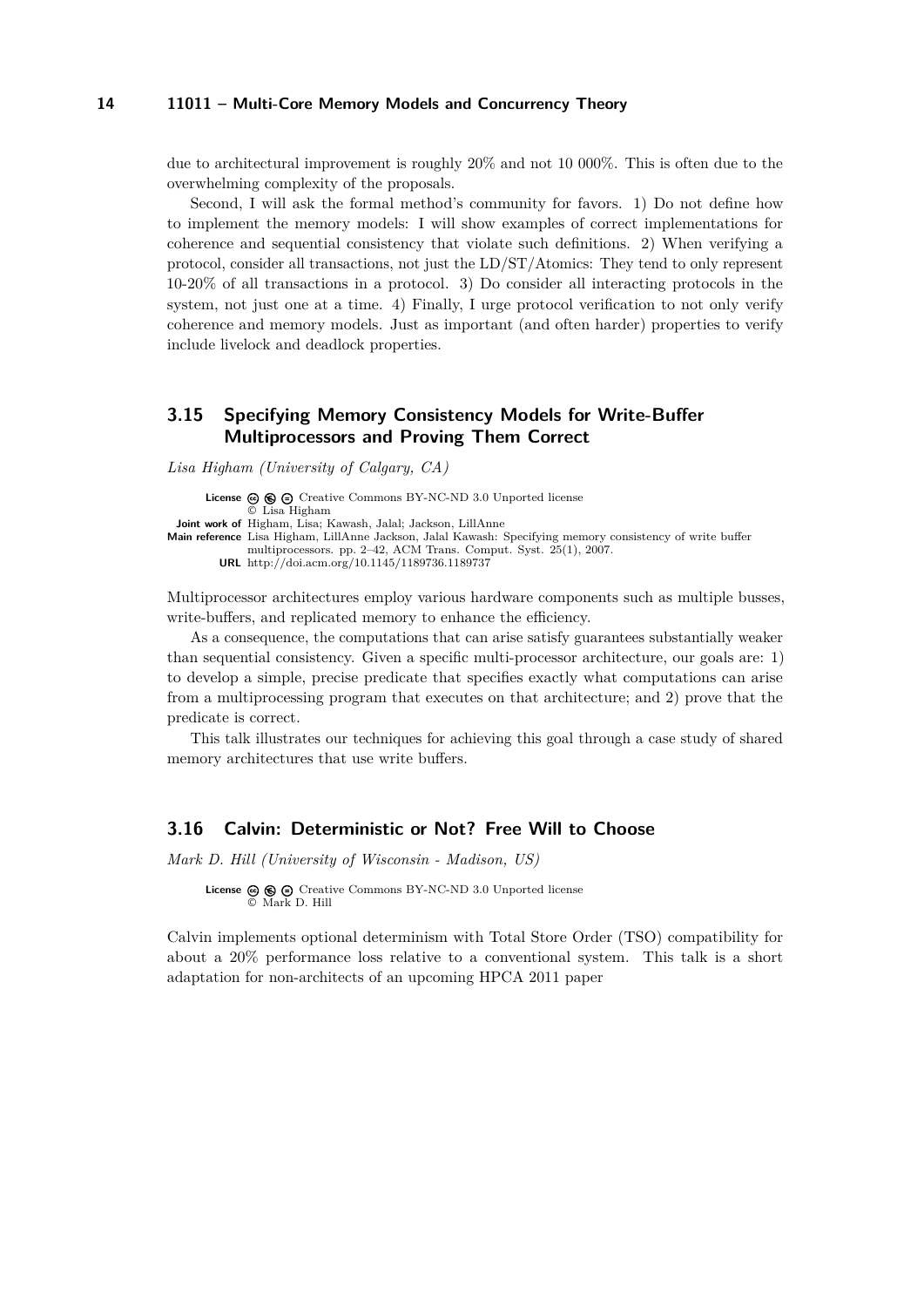#### <span id="page-14-2"></span>**3.17 Partial Coherence Abstractions**

*Michael Kuperstein (Technion - Haifa, IL)*

**License**  $\textcircled{e}$   $\textcircled{e}$   $\textcircled{e}$  [Creative Commons BY-NC-ND 3.0 Unported](http://creativecommons.org/licenses/by-nc-nd/3.0/) license © [Michael Kuperstein](#page-14-2) **Joint work of** Kuperstein, Michael; Vechev, Martin; Yahav, Eran;

We present an approach for automatic verification of concurrent programs running under relaxed memory models. Verification under relaxed memory models is a hard problem. Given a finite state program and a safety specification, verifying that the program satisfies the specification under a sufficiently relaxed memory model is undecidable. For somewhat stronger memory models, the problem is decidable but has non-primitive recursive complexity. In this paper, we focus on models that have store-buffer based semantics, e.g. SPARC TSO and PSO.

We use abstract interpretation to provide an effective verification procedure for programs running under this type of models. Our main contribution is a family of novel partialcoherence abstractions, specialized for relaxed memory models, which partially preserve information required for memory coherence and consistency.

## <span id="page-14-0"></span>**3.18 Some Weak Idioms**

*Doug Lea (SUNY - Oswego, US)*

License  $\circledast \circledast \circledast$  [Creative Commons BY-NC-ND 3.0 Unported](http://creativecommons.org/licenses/by-nc-nd/3.0/) license © [Doug Lea](#page-14-0)

The design and implementation of core libraries and runtime systems entail several idiomatic non-sequentially-consistent constructions. This talk illustrates some such techniques encountered in publishing and transferring objects and messages.

# <span id="page-14-1"></span>**3.19 A Unified Machine-Checked Model for Multithreaded Java**

*Andreas Lochbihler (KIT - Karlsruhe Institute of Technology, DE)*

**License**  $\circledcirc$   $\circledcirc$   $\circlearrowright$  [Creative Commons BY-NC-ND 3.0 Unported](http://creativecommons.org/licenses/by-nc-nd/3.0/) license © [Andreas Lochbihler](#page-14-1)

I present a machine-checked formalisation of the Java memory model (JMM) and connect it to an operational semantics for source and bytecode. It extends previous formalisations by dynamic memory allocations, thread spawns and joins, infinite executions, the wait-notify mechanism and thread interruption. I proved that the model provides the Java data race freedom (DRF) guarantee.

I instantiated the JMM with JinjaThreads, a large subset of Java (bytecode), thereby providing the missing link between operational semantics on statement and instruction level and the JMM. To discharge the assumptions of the DRF proof, I constructed sequentially consistent executions of source and bytecode.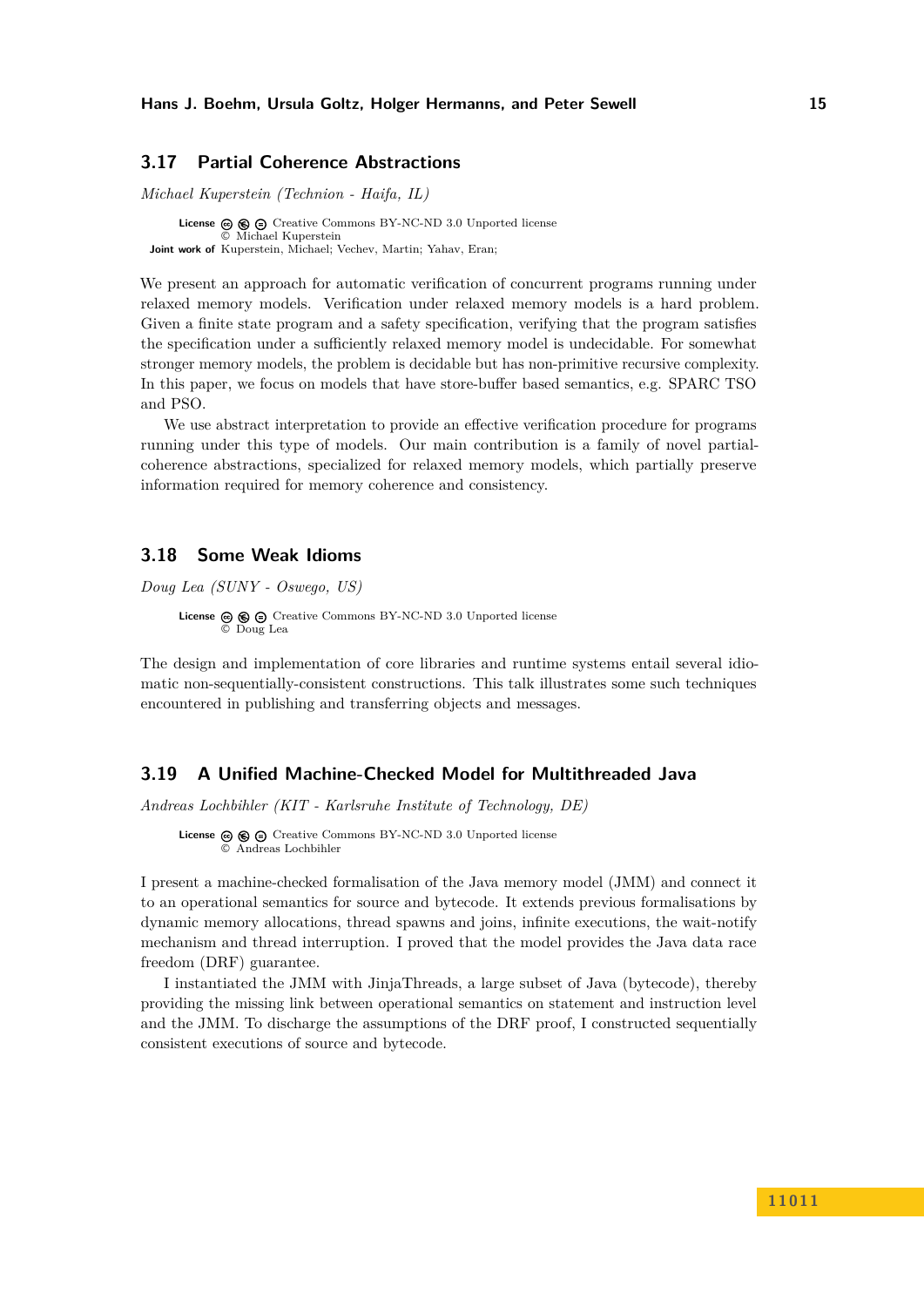# <span id="page-15-0"></span>**3.20 Detecting, Avoiding and Understanding Errors in Concurrent Programs**

*Brandon M. Lucia (University of Washington - Seattle, US)*

License  $\circledcirc$   $\circledcirc$   $\circ$  [Creative Commons BY-NC-ND 3.0 Unported](http://creativecommons.org/licenses/by-nc-nd/3.0/) license © [Brandon M. Lucia](#page-15-0) **Joint work of** Lucia, Brandon M.; Ceze, Luis; **Main reference** [Brandon, L.; Ceze, L.; "Finding concurrency bugs with context-aware communication graphs."](http://dx.doi.org/10.1145/1669112.1669181)

[Proc. of 42nd Int'l Symp. on Microarchitecture, pp. 553–563. Dec. 2009.](http://dx.doi.org/10.1145/1669112.1669181)

**URL** <http://dx.doi.org/10.1145/1669112.1669181>

Programmers are the weak link in the chain of concurrent software development.

People make mistakes that lead to subtle concurrency errors that are difficult to find and fix. These errors degrade the reliability of software, and can lead to costly system failures. The movement of accessible concurrent programming to the mainstream is dependent on a solution to the problems posed by concurrency errors.

In this talk I will describe two different approaches to this problem.

First, I will discuss Bugaboo, a technique for automatically isolating patterns of interthread communication that lead to buggy program behavior. The key contribution of this work is the introduction of context-aware communication graphs, a new graphical data-flow abstraction for program execution. These graphs encode communication between instructions, and an abstract view of the order of communication events. By collecting context-aware communication graphs from many different execution, we can use statistical reasoning to identify communication events most likely related to a failure. Our reasoning is simple: communication that occurs often in buggy executions, and rarely or never in correct executions is likely related to the failure. We develop supervised and unsupervised approaches to error identification. We also describe hardware extensions that enable graph collection with negligible performance overhead.

Second, I will discuss ColorSafe and Atom-Aid, two similar techniques for avoiding atomicity violation bugs. Atomicity errors are the result of incorrect program synchronization: a programmer should have prevented a particular buggy interleaving of operations from different threads, but failed to do so. Prior work has shown that the manifestation of atomicity violations is characterized by an unserializable interleaving of memory accesses. We leverage serializability analysis to find atomicity bugs. Each thread maintains a history of locally performed memory accesses and a history of memory accesses performed by other threads. Periodically, at the end of fixed length execution epochs, threads analyze the serializability of recent memory access interleavings to find likely atomicity bugs. Upon finding a likely violation, our system uses dynamic atomic regions (viz. transactions) to prevent interleaving, thereby avoiding the buggy program behavior. In addition we describe a technique for generalizing serializability analysis to simultaneously consider multiple memory locations instead of single locations only. We develop simple hardware support to make these techniques efficient.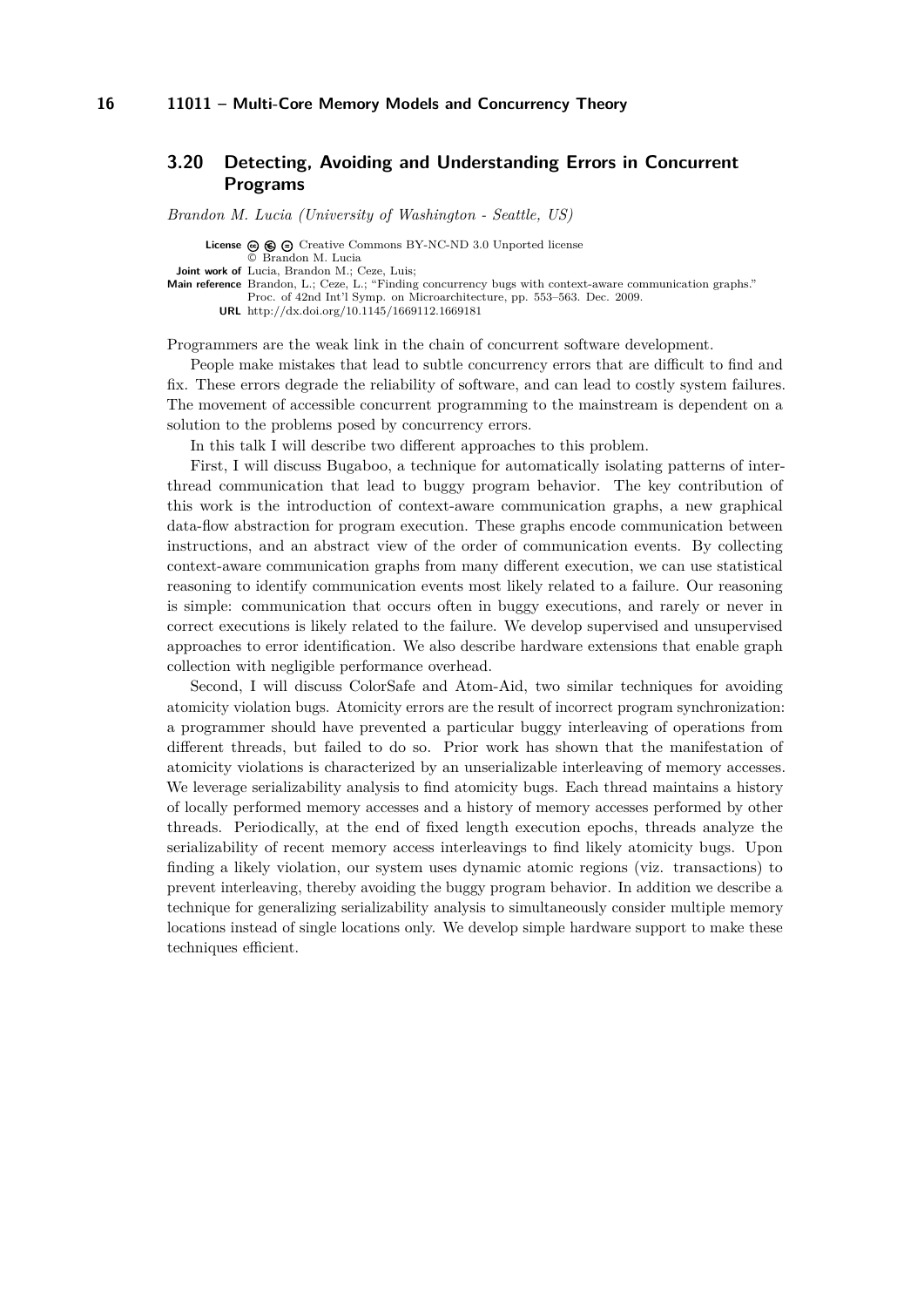# <span id="page-16-1"></span>**3.21 Generating Litmus Tests for Contrasting Memory Consistency Models**

*Sela Mador-Haim (University of Pennsylvania, US)*

**License**  $\circledcirc$   $\circledcirc$   $\circlearrowright$  [Creative Commons BY-NC-ND 3.0 Unported](http://creativecommons.org/licenses/by-nc-nd/3.0/) license © [Sela Mador-Haim](#page-16-1)

Well-defined memory consistency models are necessary for writing correct parallel software. Developing and understanding formal specifications of hardware memory models is a challenge due to the subtle differences in allowed reorderings and different specification styles. To facilitate exploration of memory model specifications, we have developed a technique for systematically comparing hardware memory models specified using both operational and axiomatic styles. Given two specifications, our approach generates all possible multi-threaded programs up to a specified bound, and for each such program, checks if one of the models can lead to an observable behavior not possible in the other model. When the models differs, the tool finds a minimal "litmus test" program that demonstrates the difference. A number of optimizations reduce the number of programs that need to be examined. Our prototype implementation has successfully compared both axiomatic and operational specifications of six different hardware memory models. We describe two case studies: (1) development of a non-store atomic variant of an existing memory model, which illustrates the use of the tool while developing a new memory model, and (2) identification of a subtle specification mistake in a recently published axiomatic specification of TSO.

# <span id="page-16-0"></span>**3.22 InvisiFence: Performance-Transparent Memory Ordering in Conventional Multiprocessors**

*Milo M. K. Martin (University of Pennsylvania, US)*

License  $\circledcirc$   $\circledcirc$   $\circ$  [Creative Commons BY-NC-ND 3.0 Unported](http://creativecommons.org/licenses/by-nc-nd/3.0/) license

© [Milo M. K. Martin](#page-16-0)

**Joint work of** Blundell, Colin; Martin, Milo M.K.; Wenisch, Thomas F.;

**Main reference** [Blundell, C.; Martin, M.M.K.; Wenisch, T.F.; InvisiFence: performance-transparent memory](http://dx.doi.org/10.1145/1555754.1555785) [ordering in conventional multiprocessors, Proc. of 36th Int'l Symp. on Comp. Architecture](http://dx.doi.org/10.1145/1555754.1555785)  $(ISCA'09)$ . **URL** <http://dx.doi.org/10.1145/1555754.1555785>

A multiprocessor's memory consistency model imposes ordering constraints among loads, stores, atomic operations, and memory fences. Even for consistency models that relax ordering among loads and stores, ordering constraints still induce significant performance penalties due to atomic operations and memory ordering fences. Several prior proposals reduce the performance penalty of strongly ordered models using post-retirement speculation, but these designs either (1) maintain speculative state at a per-store granularity, causing storage requirements to grow proportionally to speculation depth, or (2) employ distributed global commit arbitration using unconventional chunk-based invalidation mechanisms.

In this paper we propose INVISIFENCE, an approach for implementing memory ordering based on post-retirement speculation that avoids these concerns. INVISIFENCE leverages minimalistic mechanisms for post-retirement speculation proposed in other contexts to (1) track speculative state efficiently at block-granularity with dedicated storage requirements independent of speculation depth, (2) provide fast commit by avoiding explicit commit arbitration, and (3) operate under a conventional invalidation-based cache coherence protocol. INVISIFENCE supports both modes of operation found in prior work: speculating only when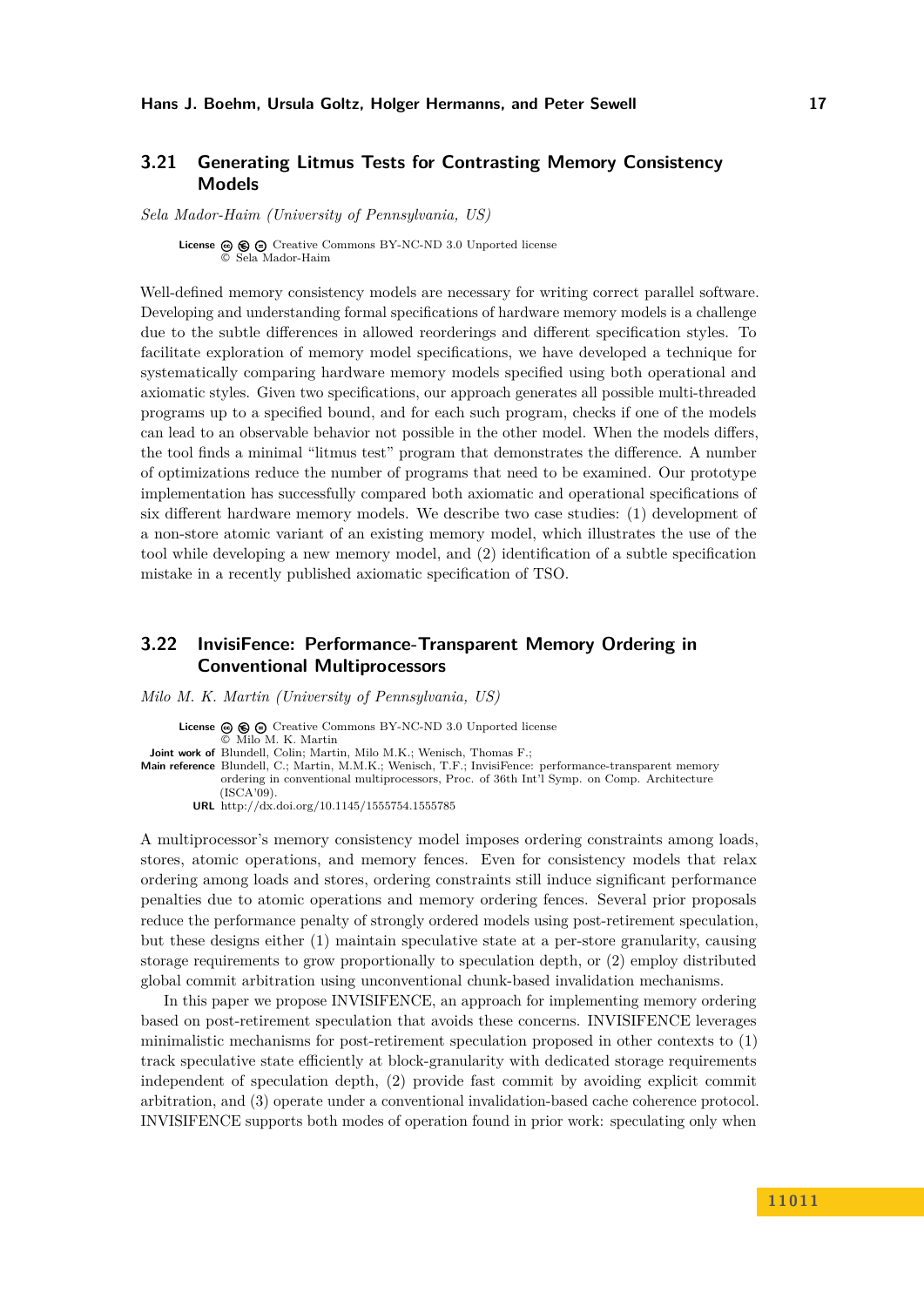necessary to minimize the risk of rollback-inducing violations or speculating continuously to decouple consistency enforcement from the proces- sor core. Overall, INVISIFENCE requires approximately one kilobyte of additional state to transform a conventional multiprocessor into one that provides performance-transparent memory ordering, fences, and atomic operations.

# <span id="page-17-1"></span>**3.23 Multi-Core Memory Models and Concurrency Theory: A View from the Linux Community**

*Paul McKenney (IBM - Beaverton, US)*

**License**  $\textcircled{e}$   $\textcircled{e}$   $\textcircled{e}$  [Creative Commons BY-NC-ND 3.0 Unported](http://creativecommons.org/licenses/by-nc-nd/3.0/) license © [Paul McKenney](#page-17-1) **Main reference** [McKenney, Paul E., "Is Parallel Programming Hard, And, If So, What Can You Do About It?",](http://kernel.org/pub/linux/kernel/people/paulmck/perfbook/perfbook.html) [kernel.org, Corvallis, OR, USA 2011.](http://kernel.org/pub/linux/kernel/people/paulmck/perfbook/perfbook.html) **URL** <http://kernel.org/pub/linux/kernel/people/paulmck/perfbook/perfbook.html>

This talk presents multi-core memory models and concurrency theory from the viewpoint of a practitioner with 20 years experience producing production-quality shared-memory parallel code and with 10 years with the Linux kernel community. This experience has led to the following conclusions: (1) although abstraction is valuable, intimate knowledge of underlying software and hardware layers is equally valuable, (2) although general techniques are valuable, specialized techniques resulting in excellent performance, scalability, real-time response, and energy efficiency are equally valuable, (3) although concurrent-software validation techniques are valuable, techniques drawn from hardware validation may well prove more valuable, and (4) different levels of abstraction required different programming paradigms.

That said, within the Linux kernel community, organizational mechanisms are at least as important as specific techniques and tools. These organizational mechanisms include the maintainership hierarchy with its focus on quality assurance, an informal apprenticeship/ mentoring model, a strong tradition of design and code review, and aggressive pursuit of modularity and simplicity.

These mechanisms have the important side effect of focusing attention on techniques that are known to work well in a given situation, which allows ordinary practitioners to successfully produce production-quality parallel designs and code.

# <span id="page-17-0"></span>**3.24 Memory Ordering Tradeoffs**

*Maged Michael (IBM TJ Watson Research Center - Yorktown Heights, US)*

**License**  $\odot$   $\odot$   $\odot$  [Creative Commons BY-NC-ND 3.0 Unported](http://creativecommons.org/licenses/by-nc-nd/3.0/) license

© [Maged Michael](#page-17-0)

**Joint work of** Attiya, Hagit; Guerraoui, Rachid; Hendler, Danny; Kuznetsov, Petr; Michael, Maged; Vechev, Martin;

**Main reference** [Hagit Attiya, Rachid Guerraoui, Danny Hendler, Petr Kuznetsov, Maged M. Michael, Martin T.](http://doi.acm.org/10.1145/1926385.1926442) [Vechev: Laws of order: expensive synchronization in concurrent algorithms cannot be eliminated.](http://doi.acm.org/10.1145/1926385.1926442) [Proceedings of the 38th ACM SIGPLAN-SIGACT Symposium on Principles of Programming](http://doi.acm.org/10.1145/1926385.1926442) [Languages, POPL 2011, 487-498](http://doi.acm.org/10.1145/1926385.1926442)

**URL** <http://doi.acm.org/10.1145/1926385.1926442>

It is often the case that in designing concurrent algorithms that it appears that avoiding both atomic operations and store-load ordering is difficult. It is shown that it is impossible such patterns in algorithms for methods that are strongly non-commutative. The SNC condition can be avoided by specification relaxations, such as limiting concurrency , limiting the API,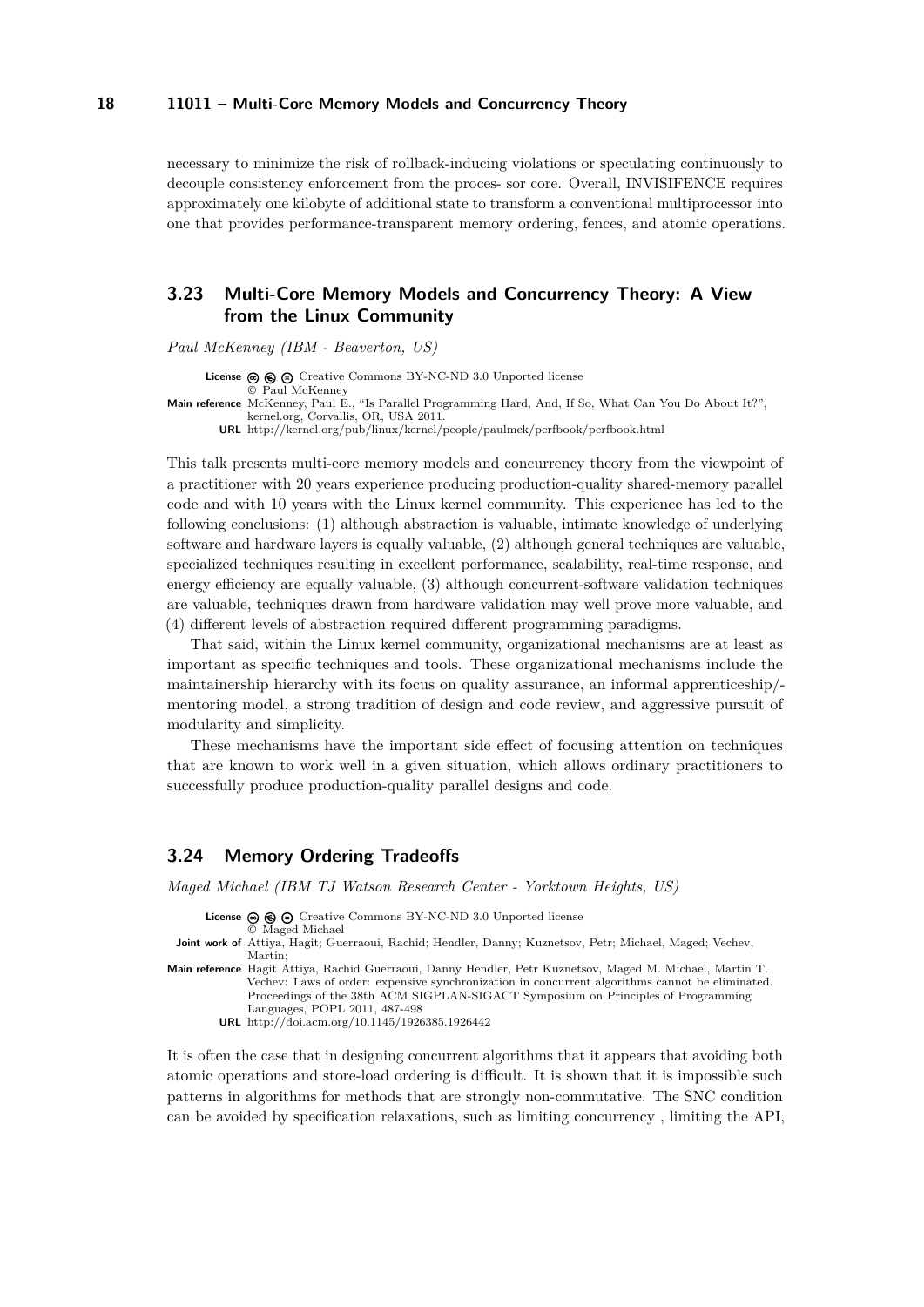relaxing determinism, or relaxing the requirement of linearizability. This result opens the door for trade-offs between synchronization overhead and specification.

### <span id="page-18-2"></span>**3.25 Compilers and Memory Models – Selected Topics**

*Samuel P. Midkiff (Purdue University, US)*

**License**  $\textcircled{e}$   $\textcircled{e}$   $\textcircled{e}$  [Creative Commons BY-NC-ND 3.0 Unported](http://creativecommons.org/licenses/by-nc-nd/3.0/) license © [Samuel Midkiff](#page-18-2)

This talk discusses three important topics related to memory models. First, we argue that static compiler analyses are insufficient, and will always be insufficient, to certify programs as race-free. Thus, memory models for general purpose languages that depend on programs being race-free for correctness will almost certainly require some runtime checking. Second, we present some results showing the effectiveness of a tool that helps programmers to identify transaction regions, and thus help the programmer in the creation of race free programs. We also argue that analyses such as this one, lock assignment and other transformations handling programs with pointers benefit from the use of semantic information about standard library code. Semantic information we used included information about destructive data structure operations, commutativity of operations on the data structure, and whether the data structure is thread-safe. These properties follow directly from the specification of the code, and thus are trivially easy to specify for routines that implement the specification. Finally, we discuss the benefit of hardware that provides isolation for code regions in threads. We show that allowing the compiler to set and know regions that are excited in isolations, as is done in the BulkSC architecture, allows a sequentially consistent memory model to be implemented with an increase in performance.

# <span id="page-18-1"></span>**3.26 A Case for a SC-Preserving Compiler**

*Madan Musuvathi (Microsoft Corp. - Redmond, US)*

**License**  $\textcircled{e}$   $\textcircled{e}$   $\textcircled{e}$  [Creative Commons BY-NC-ND 3.0 Unported](http://creativecommons.org/licenses/by-nc-nd/3.0/) license © [Madan Musuvathi](#page-18-1)

In this talk, I will argue against relaxing memory models in the compiler. I will demonstrate that a SC-preserving compiler, one which guarantees that every SC behavior of the binary is a SC behavior of the source program, is feasible with acceptable performance overhead. Time permitting, I will also demonstrate how static and dynamic analyses can further reduce this overhead.

### <span id="page-18-0"></span>**3.27 x86-TSO**

*Scott Owens (University of Cambridge, GB)*

**License**  $\textcircled{e}$   $\textcircled{e}$  [Creative Commons BY-NC-ND 3.0 Unported](http://creativecommons.org/licenses/by-nc-nd/3.0/) license © [Scott Owens](#page-18-0)

Exploiting the multiprocessors that have recently become ubiquitous requires highperformance and reliable concurrent systems code, for concurrent data structures, operating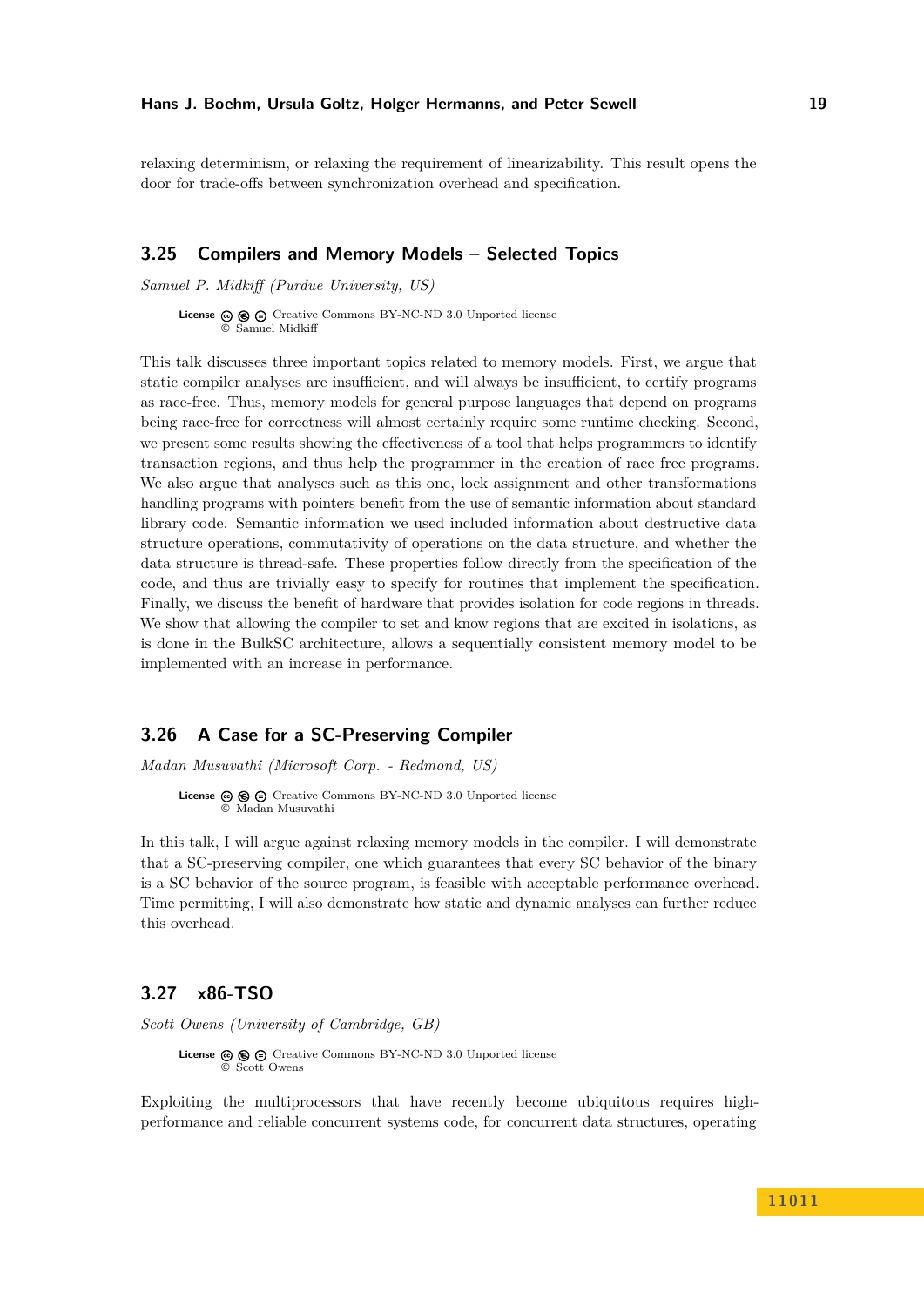system kernels, synchronisation libraries, compilers, and so on. However, concurrent programming, which is always challenging, is made much more so by two problems. First, real multiprocessors typically do not provide the sequentially consistent memory that is assumed by most work on semantics and verification. Instead, they have relaxed memory models, varying in subtle ways between processor families, in which different hardware threads may have only loosely consistent views of a shared memory. Second, the public vendor architectures, supposedly specifying what programmers can rely on, are often in ambiguous informal prose (a particularly poor medium for loose specifications), leading to widespread confusion.

In this talk we focus on x86 processors. We review several recent Intel and AMD specifications, showing that all contain serious ambiguities, some are arguably too weak to program above, and some are simply unsound with respect to actual hardware. We present a new x86-TSO programmer's model that, to the best of our knowledge, suffers from none of these problems. It is mathematically precise (rigorously defined in HOL4) but can be presented as an intuitive abstract machine which should be widely accessible to working programmers. We illustrate how this can be used to reason about the correctness of a Linux spinlock implementation and describe a general theory of data-race-freedom for x86-TSO. This should put x86 multiprocessor system building on a more solid foundation; it should also provide a basis for future work on verification of such systems.

#### <span id="page-19-1"></span>**3.28 Speculation for Relaxed Memory: Using "True Concurrency"**

*Gustavo Petri (INRIA Sophia Antipolis, FR)*

**License**  $\textcircled{e}$   $\textcircled{e}$   $\textcircled{e}$  [Creative Commons BY-NC-ND 3.0 Unported](http://creativecommons.org/licenses/by-nc-nd/3.0/) license © [Gustavo Petri](#page-19-1)

We present a semantic framework to describe speculative computations of parallel programs. An important ingredient of our framework is the definition of *valid* speculation, for which we use standard true concurrency techniques. Interestingly, the effects of speculations are similar to those observed in relaxed memory models. We briefly show how to instantiate the TSO, PSO and RMO memory models of Sparc using this framework.

#### <span id="page-19-0"></span>**3.29 Generative Operational Semantics for Relaxed Memory Models**

*James Riely (DePaul University - Chicago, US)*

License  $\circledcirc \circledcirc \circ$  [Creative Commons BY-NC-ND 3.0 Unported](http://creativecommons.org/licenses/by-nc-nd/3.0/) license © [James Riely](#page-19-0) **Joint work of** Jagadeesan, Radha; Pitcher, Corin; Riely, James; **Main reference** [Jagadeesan, R.; Pitcher, C.; Riely, J.; "Generative Operational Semantics for Relaxed Memory](http://dx.doi.org/10.1007/978-3-642-11957-6_17) [Models", ESOP 2010, pp. 307–326.](http://dx.doi.org/10.1007/978-3-642-11957-6_17) **URL** [http://dx.doi.org/10.1007/978-3-642-11957-6\\_17](http://dx.doi.org/10.1007/978-3-642-11957-6_17)

The specification of the Java Memory Model (JMM) is phrased in terms of acceptors of execution sequences rather than the standard generative view of operational semantics. This creates a mismatch with language-based techniques, such as simulation arguments and proofs of type safety.

We describe a semantics for the JMM using standard programming language techniques that captures its full expressivity. For data-race-free programs, our model coincides with the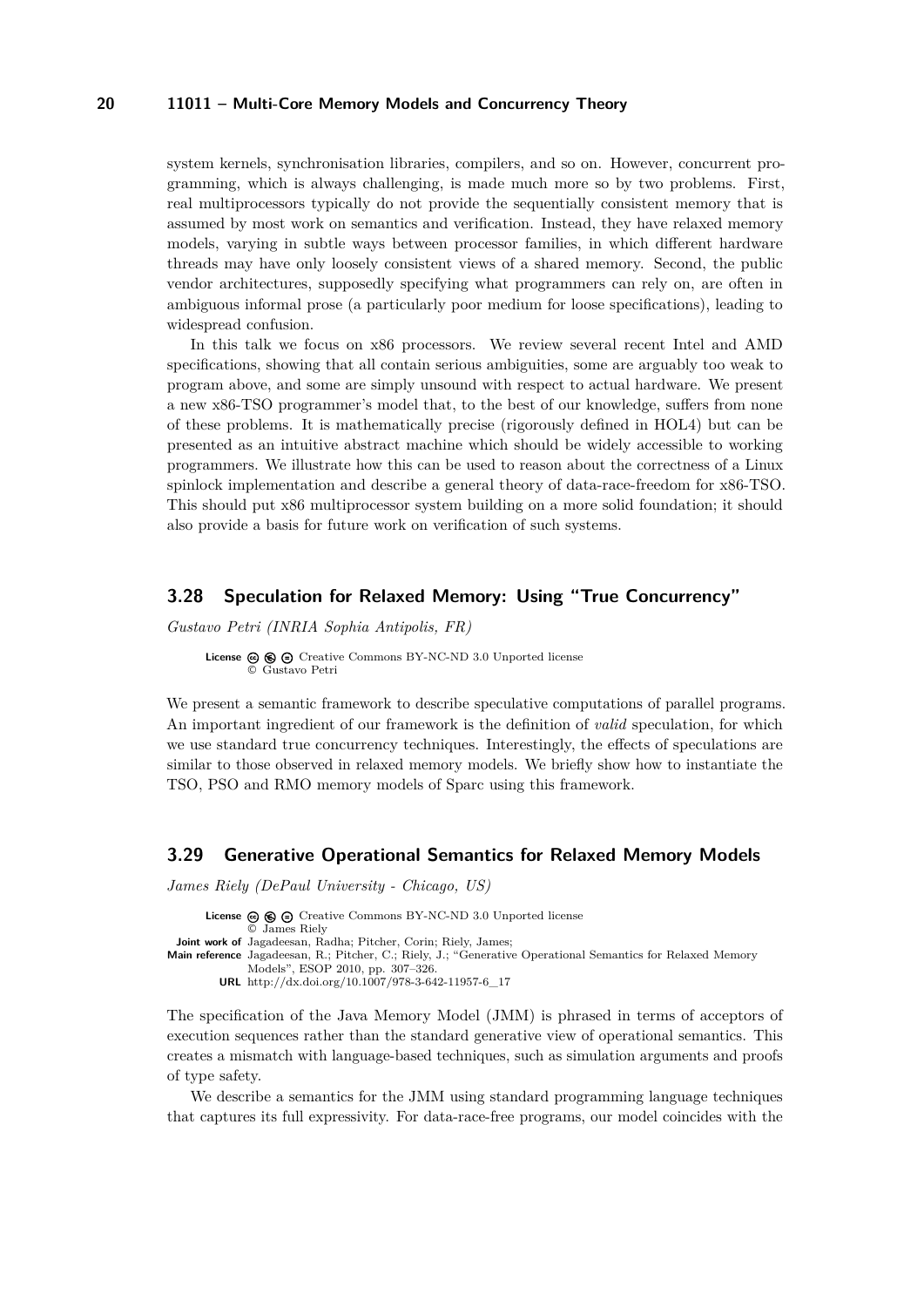#### **Hans J. Boehm, Ursula Goltz, Holger Hermanns, and Peter Sewell 21**

JMM. For lockless programs, our model is more expressive than the JMM. The stratification properties required to avoid causality cycles are derived, rather than mandated in the style of the JMM.

The JMM is arguably non-canonical in its treatment of the interaction of data races and locks as it fails to validate roach-motel reorderings and various peephole optimizations. Our model differs from the JMM in these cases. We develop a theory of simulation and use it to validate the legality of the above optimizations in any program context.

## <span id="page-20-0"></span>**3.30 RAO Memory Model**

*Vijay A. Saraswat (IBM TJ Watson Research Center - Hawthorne, US)*

**License**  $\circledcirc$   $\circledcirc$  [Creative Commons BY-NC-ND 3.0 Unported](http://creativecommons.org/licenses/by-nc-nd/3.0/) license © [Vijay A. Saraswat](#page-20-0)

Talk describes essence of the RAO Model presented in PPoPP 2007.

# <span id="page-20-1"></span>**3.31 Understanding POWER Multiprocessors**

*Susmit Sarkar (University of Cambridge, GB)*

**License**  $\circledcirc$   $\circledcirc$   $\circlearrowright$  [Creative Commons BY-NC-ND 3.0 Unported](http://creativecommons.org/licenses/by-nc-nd/3.0/) license © [Susmit Sarkar](#page-20-1)

IBM POWER multiprocessors have a very relaxed memory model (ARM is similar), including instances in which programmers can observe non-atomicity of stores, register shadowing, and speculative executions past branches. I will describe joint (ongoing) work with Peter Sewell, Jade Alglave, Luc Maranget, and Derek Williams on our extensive testing of Power G5, 5, 6, and 7, producing some perhaps-surprising results, and on an abstract-machine semantics that explains these results.

# <span id="page-20-2"></span>**3.32 Validity of Program Transformations (in the Java Memory Model)**

*Jaroslav Sevcik (University of Cambridge, GB)*

License  $\circledcirc \circledcirc \circ$  [Creative Commons BY-NC-ND 3.0 Unported](http://creativecommons.org/licenses/by-nc-nd/3.0/) license © [Jaroslav Sevcik](#page-20-2)

In this talk, I will give an overview of validity of compiler transformations in the Java Memory Model, Sequential Consistency and the DRF guarantee. I will also explain several interesting examples of transformations that are problematic for the Java Memory Model. Finally, I will show that there are program transformations that are valid under SC but not under TSO or DRF.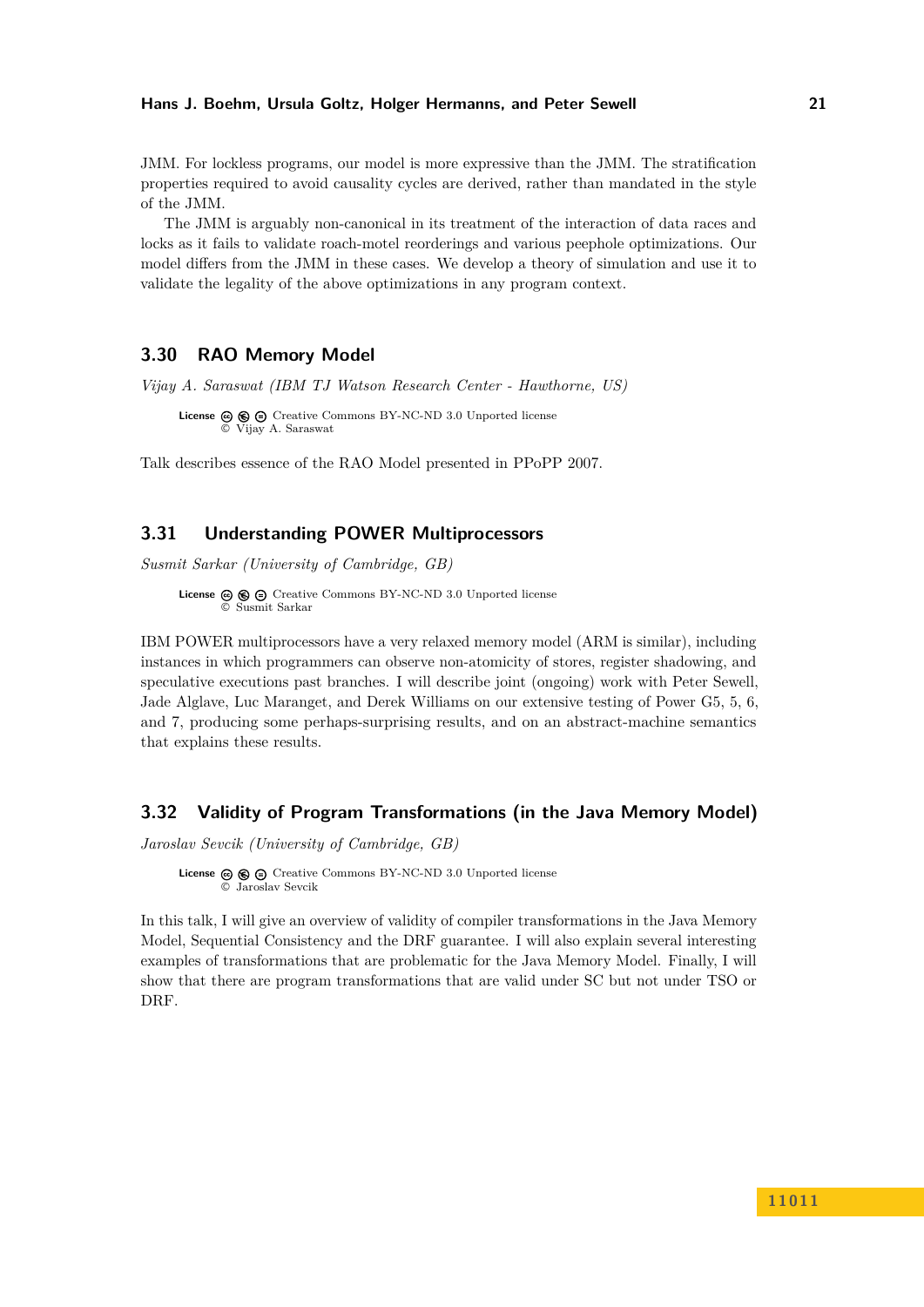### <span id="page-21-0"></span>**3.33 Verifying Linearisability of a Lazy Concurrent Set**

*Heike Wehrheim (Universität Paderborn, DE)*

**License**  $\textcircled{e}$   $\textcircled{e}$   $\textcircled{f}$  [Creative Commons BY-NC-ND 3.0 Unported](http://creativecommons.org/licenses/by-nc-nd/3.0/) license © [Heike Wehrheim](#page-21-0) **Joint work of** Derrick, John; Schellhorn, Gerhard; Wehrheim, Heike;

Linearisability is the key correctness criterion for concurrent implementations of data structures shared by multiple processes.

In the seminar we presented a proof of linearisability of the *lazy* implementation of a set due to Heller et al. The lazy set presents one of the most challenging issues in verifying linearisability: a linearisation point of an operation (here, *contains*) set by a process other than the one executing it. For this we have developed a proof strategy based on refinement which uses thread local simulation conditions (the proof obligations talk about at most two processes at a time) and the technique of potential linearisation points. The former allows us to locally prove linearisability for arbitrary numbers of processes, the latter permits disposing with backward reasoning. The operation *contains* may get several potential linearisation points (including some set by e.g. the *remove* operation of another process), only the last one is a valid one. As *contains* is not modifying the abstract data structure (the set), this type of reasoning is sound for proving linearisability.

All proofs (including the one showing soundness of our proof obligations) have been mechanically carried out using the interactive prover KIV.

#### **References**

- **1** J. Derrick, G. Schellhorn, and H. Wehrheim. Mechanically verified proof obligations for linearizability. ACM Transactions on Programming Languages and Systems (TOPLAS), vol. 33, no. 1 (2011).
- **2** J. Derrick, G. Schellhorn, and H. Wehrheim. Mechanizing a correctness proof for a lock-free concurrent stack. In *FMOODS 2008*, volume 5051 of *LNCS*, pages 78–95. Springer, 2008.

## <span id="page-21-1"></span>**4 State of the Art and Open Problems**

The field of relaxed memory models, unusually, cuts across many areas of Computer Science: Computer Architecture, Programming Languages, Compilation, Concurrent Algorithms, Concurrency Theory and Semantics, Hardware Verification, and Software and Algorithm Verification. Real progress in the development and understanding of memory models in a multi-core/shared-memory world can only be achieved by taking a holistic view. In this concluding note we summarise some discussion at the workshop of the state of the art and open problems in the area. This is at best an outline and idiosyncratic summary, far from complete.

#### **Models for Mainstream Hardware**

A basic question is that of establishing usable and rigorous models for today's mainstream multiprocessors, which include ARM, Itanium, Power, Sparc, x86, and IBM zSeries. The state of the art varies for each of these: Sparc TSO has long had a precise model; for x86, Power and ARM we heard in the workshop about recent work that covers common-case programming, though further work is needed to cover the full architecture in each case;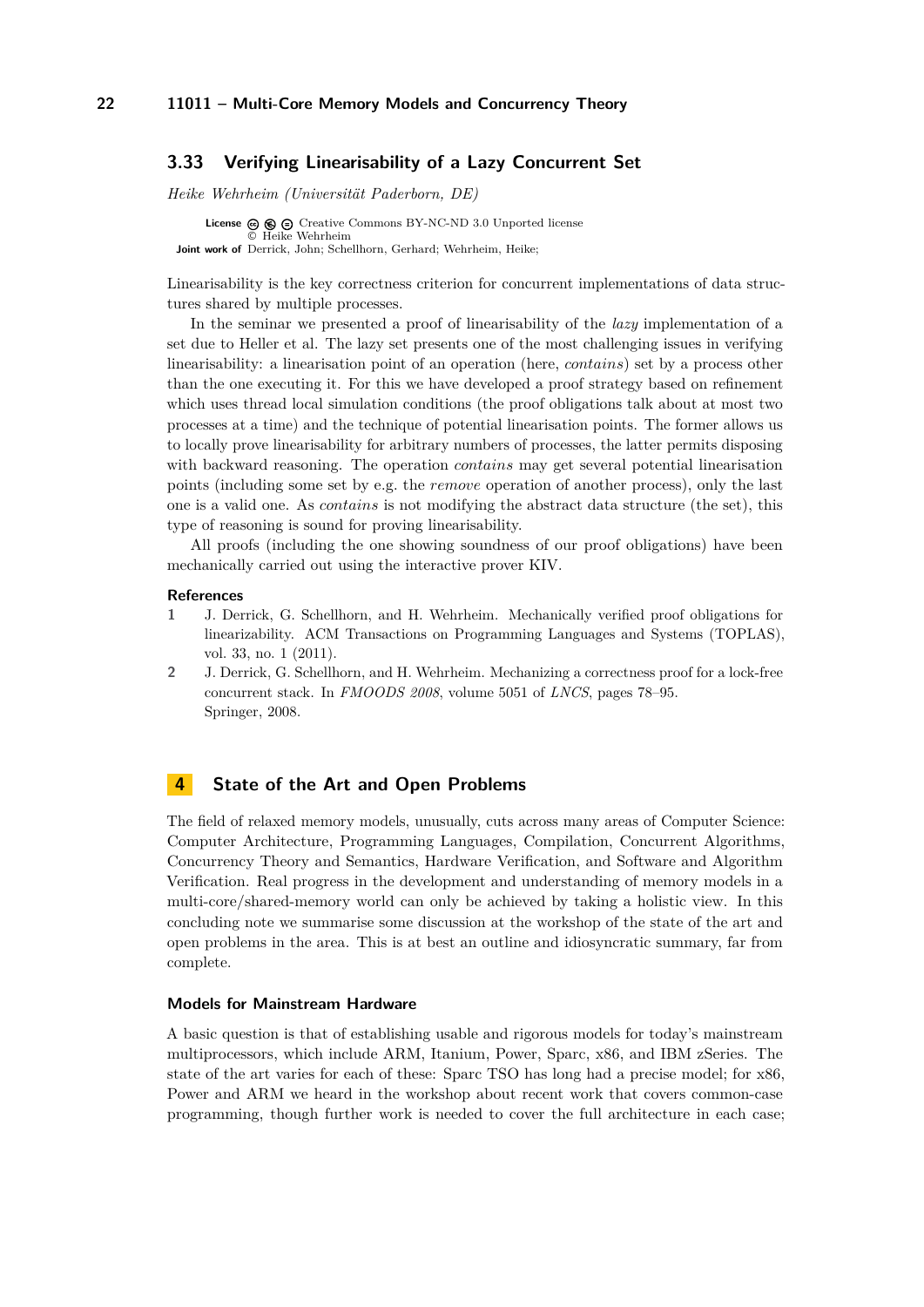#### **Hans J. Boehm, Ursula Goltz, Holger Hermanns, and Peter Sewell 23**

and for Itanium the vendor specification is reasonably precise, and there has been various academic work, though we are not aware of extensive empirical testing.

One might also consider more 'exotic' hardware: Tilera, the Intel SCC, Cray machines (influencing OpenMP), and various GPUs.

Some other hardware architectures are of less current interest: Alpha is no longer made, though a few machines remain and it has influenced the Linux kernel memory barriers; Sparc RMO and PSO are not used for Sparc systems; PA-RISC is no longer made (but said to be SC).

#### **Simple Hardware Deltas**

A line of discussion throughout the workshop concerned 'simple' proposals for hardware developments, i.e., those which a hardware vendor might reasonably incorporate into nearterm revisions of their architecture. For example, there was discussion of: adding explicit synchronisation variables to an ISA; support for race detection, using the above (perhaps not so 'simple'); faster store fences; and lightweight (limited) transaction memory support.

#### **Radical Hardware Deltas**

More long-term questions include: determining how much one gains from a relaxed hardware model (difficult to establish as a vast amount of hardware and software has been co-designed in the current ecosystems); considering different APIs for hardware coherence mechanisms, exposing more of the hardware (between coherent shared memory and message passing); and considering how scalable coherent memory can be made.

#### **Hardware Verification**

Multiprocessor relaxed memory model behaviour is an emergent property of an entire multiprocessor design, involving both core behaviour (especially speculation) and memory communication fabrics. This leads us to ask how one can *prove* that a realistic microarchitecture does implement an architectural memory model, whether better memory model testing can be introduced into the hardware design process, and, more generally, whether it would be useful to work routinely with the formal 'abstract microarchitecture' models that one would use for such verification.

#### **Models for Mainstream Programming Languages**

Despite very extensive work on programming language memory models, it is arguable that none are yet fully satisfactory.

The semantically simplest option is SC, but providing SC requires one to limit compiler optimisation and to make use of hardware synchronisation primitives (barriers etc.). Folklore suggests that, at least on high-performance compilers, the cost of those is substantial, but there were interesting preliminary results to the contrary presented at the workshop.

A more efficiently implementable alternative is "DRF and catch-fire": guaranteeing SC behaviour for programs that are race-free (in some sense) in an SC semantics, but providing no guarantees at all for other programs. This permits a wide range of optimisations (the verification of those was discussed at the meeting), and arguably matches programmer intuition for most code except low-level concurrent algorithms, but raises development problems: pragmatically, given that almost all software is buggy, how can race-freedom be ensured?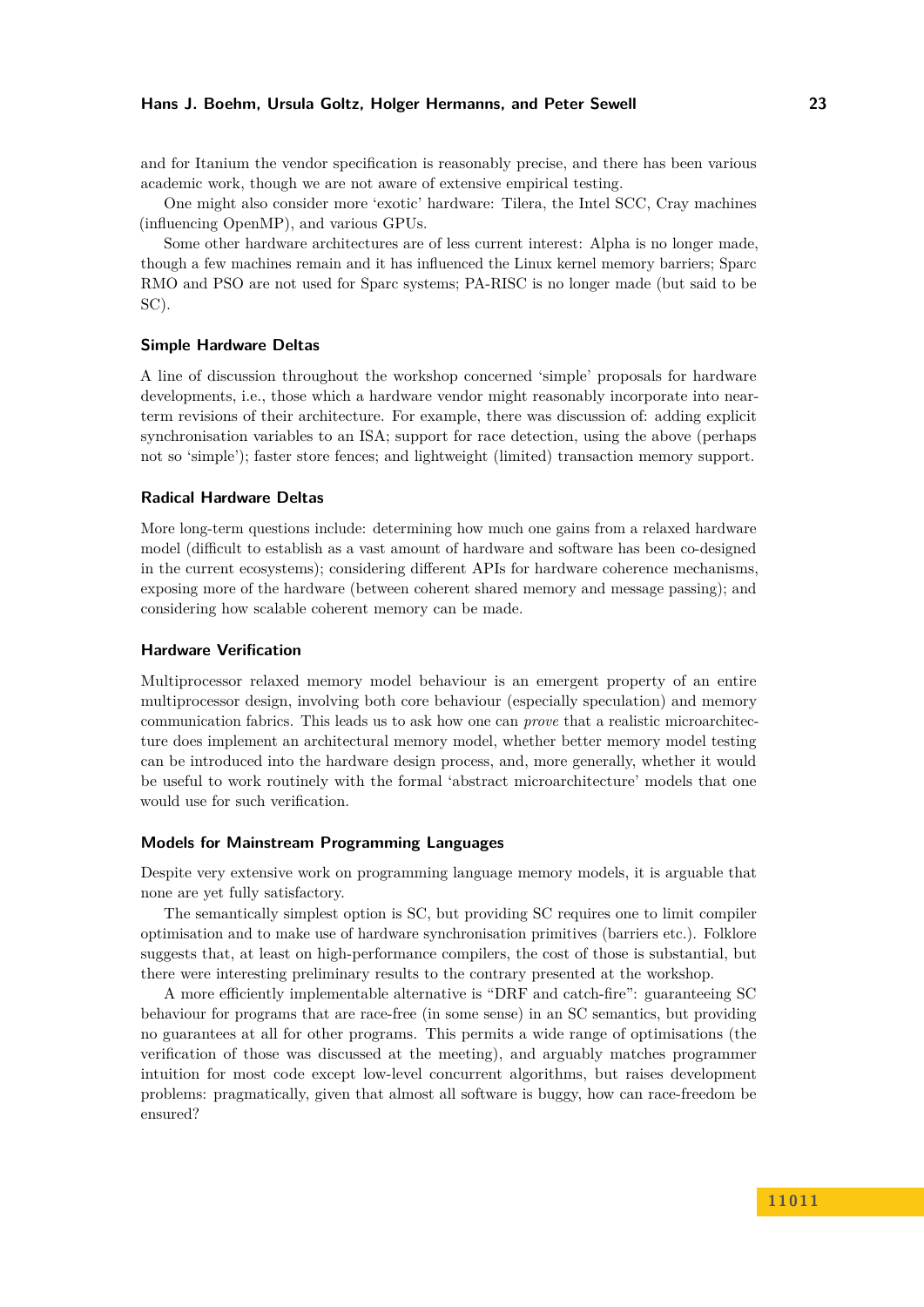That brings us to "DRF and abort" models, which are similar except that one has a guarantee that any such race (or, in some cases, any race that matters) will force termination or raise an exception; there was discussion of how this can be implemented.

Statically, one might instead have type systems that exclude races altogether, or even that establish determinacy, but that are flexible enough for a wide range of code, and in general one might establish better concurrent programming models, perhaps with explicit ownership transfer and explicit treatment of data and computation locality.

DRF and catch-fire is at the heart of the  $C++0x/C1x$  memory model, a formal development of which was presented at the meeting; an open technical question here is how one should allow close-to-the-hardware non-SC synchronization, and yet still forbid causal cycles and thin-air reads.

The Java Memory Model was also discussed. Java aims to provide SC behaviour for race-free code, but additionally (and in contrast to  $C++/C$ ) to guarantee some basic security properties for arbitrary code. The current JMM is flawed in the sense that it prohibits certain compiler optimisations that implementations do in fact perform; how best to admit those optimisations while still ensuring the security properties is an open question.

#### **Semantics, Verification, and Reasoning**

#### **Basic Semantic Questions**

For any well-motivated relaxed memory model, we should ask some basic questions: how to characterise observational congruences; whether we can make effective use of noninterleaving semantics; what the expressiveness of various sublanguages is; and the decidability and complexity of various problems.

#### **Concurrent Algorithm Verification**

For algorithm verification, several directions are being pursued: interactive proof (directly above a semantics), program logics, automatic methods, and linearisability proofs. There is a great need for effective compositional methods in this domain, especially to show that libraries using weakly ordered atomic operations can encapsulate that weakness, giving SC behaviour as far as any client can observe.

#### **Compiler Verification**

We heard in the meeting of first steps in verifying complete compilers, e.g., from a Clike language with TSO semantics to x86 with its TSO-based semantics, and of verifying compilation of executions from  $C+10x$  to x86. There is much more to be done, on verifying optimisations w.r.t. particular models, targetting the weaker and more subtle hardware models, and extending these results to full-scale languages.

#### **Dynamic Verification**

There are many properties that are difficult to prove but useful to check, especially if this can be done with reasonable performance: better dynamic race detection, atomicity, and more general concurrency error detection.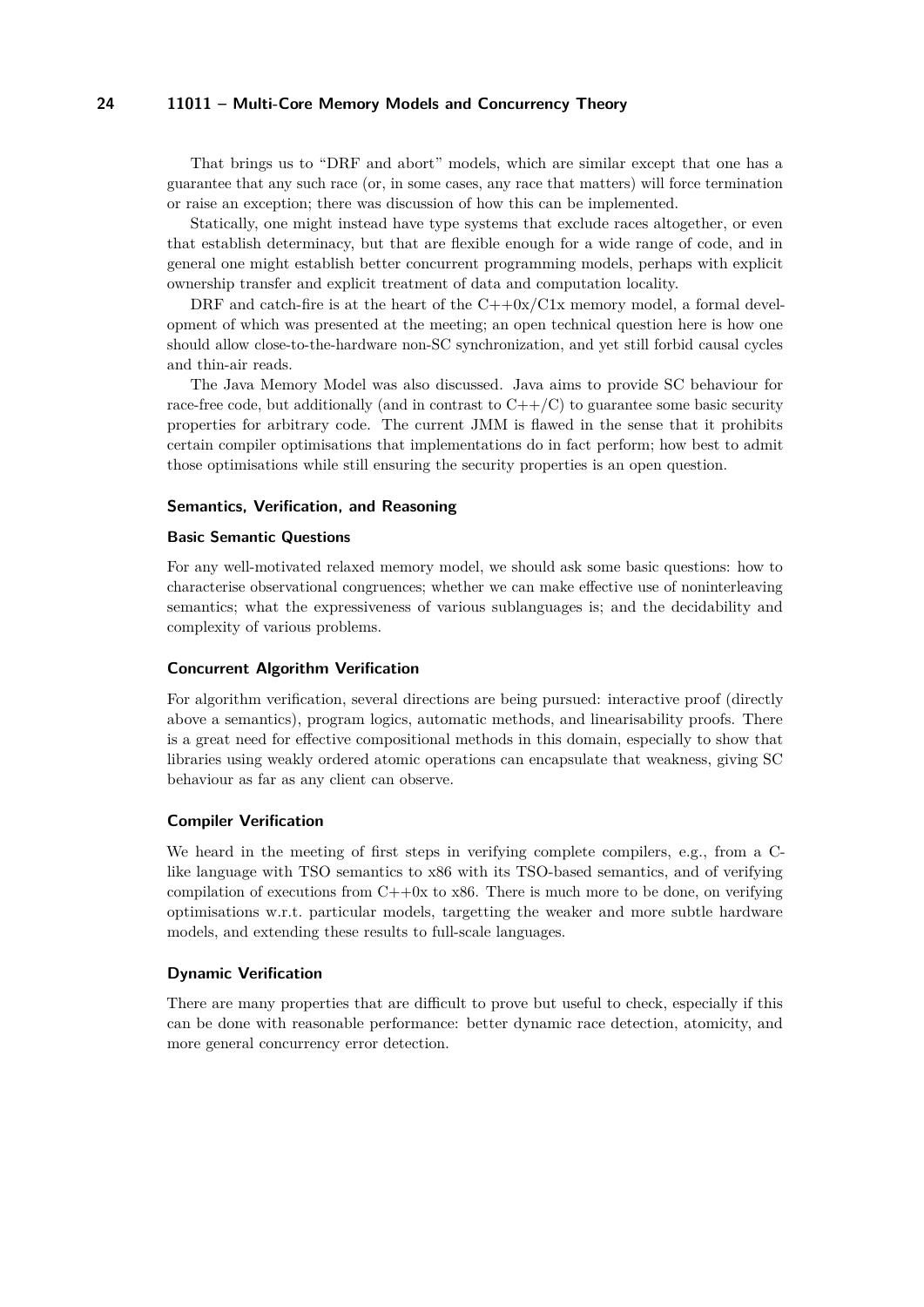# **Hans J. Boehm, Ursula Goltz, Holger Hermanns, and Peter Sewell 25**

# **Radical models**

Finally, when one looks beyond the largest conventional coherent shared-memory machine that one can reasonably build, one can simultaneously ask about the (co)design of hardware, programming model and language, compilation techniques, algorithms, and semantics.